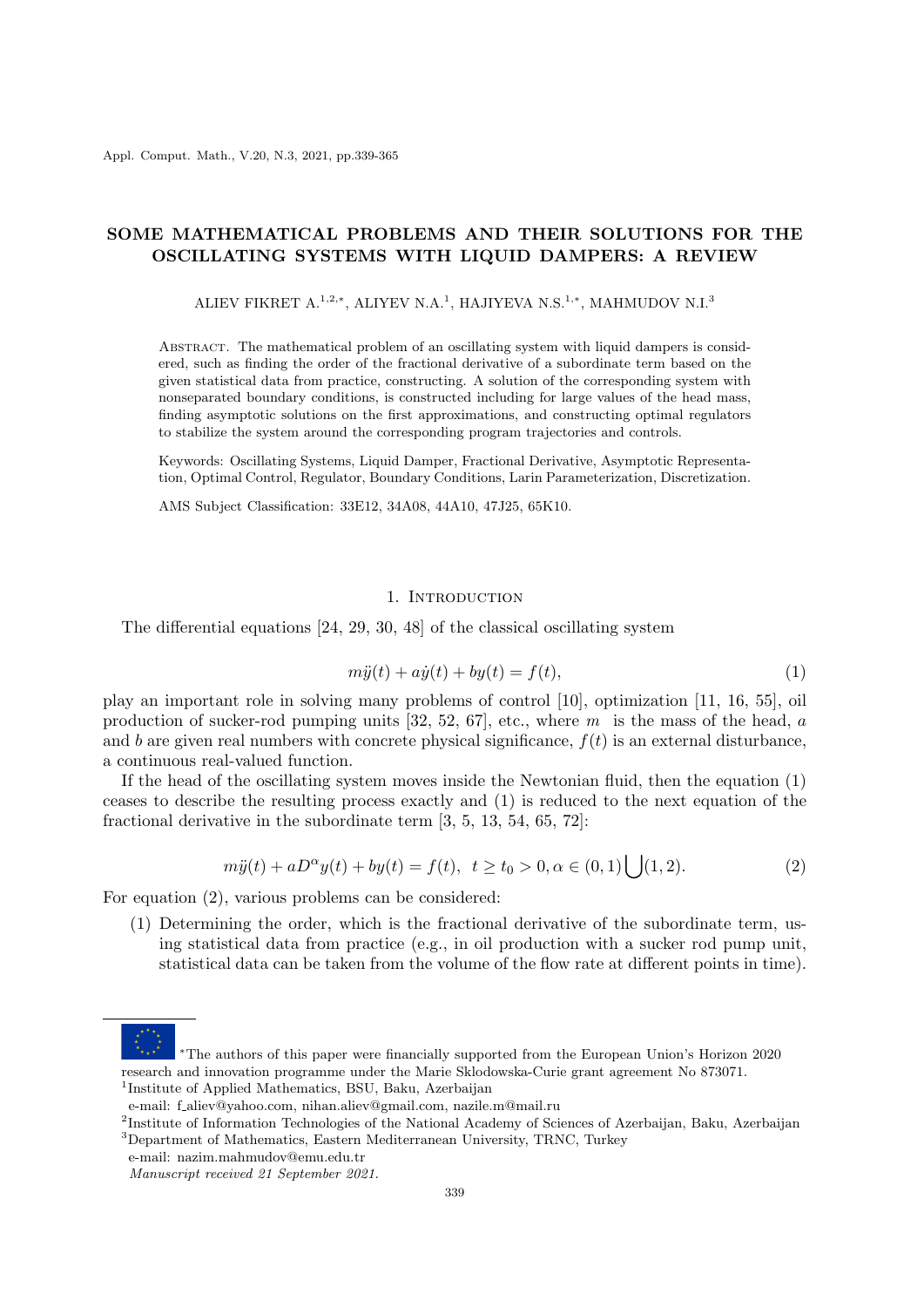

Figure 1.

- (2) Solution of a non-local boundary value problem for equation (2).
- (3) For sufficiently large values of *m*, finding the asymptotic representation by the first approximation.

Note that the results of item 2 and item 3 can be successfully used to find program trajectories and controls for oil delivery by a sucker-rod pumping unit [8].

(4) Finding the optimal controllers to stabilize the motion of the head mass m around the corresponding program trajectories and controls. Here the controllers can be designed using time-frequency methods.

In our opinion, the second method is more acceptable for developing efficient computational methods.

Note that the solution of the problem given in items 1-4 was considered in the papers [13,14,45,48] for simple cases when  $m, a, b, \alpha$  are constant real numbers. In the case of the motion of the head of mass m in the Newtonian fluid (in the case of oil production, the motion of the plunger in the fluid) is a function of *t* and as a consequence, after division by *m*, the coefficients of the obtained two terms depend on *t*. Therefore, the above methods are complicated and it is necessary to take into account the periodic problems [45] of choice of program trajectories and control, as well as their optimal stabilization. In this case, the determination of the fractional derivative becomes rather complicated and requires the discretization of the corresponding equation (2) [14]. Furthermore, the problem of selecting program trajectories, controls and optimal stabilization is posed for the periodic system where *m* and *y* operate according to this principle. This approach is also acceptable for the fact that the motion of the plunger in *m* and *y* is described by either differential or finite difference equations, which complicates the development of effective computational methods due to the inhomogeneity of the problem structures. Therefore, considering the discrete case facilitates the construction of computational methods [64] for the homogeneous-discrete case.

### 2. STATIONARY CASE. DETERMINING THE ORDER OF THE FRACTIONAL DERIVATIVE  $\alpha$

2.1. **Determining** *α* **using a discretized Volterra integral equation of the second kind.** Let the oscillating system with liquid dampers (2) with the initial conditions is given

$$
y(t_0) = 0, \quad y'(t_0) = y_{10}.\tag{3}
$$

Thus, we get the Cauchy problem (2), (3).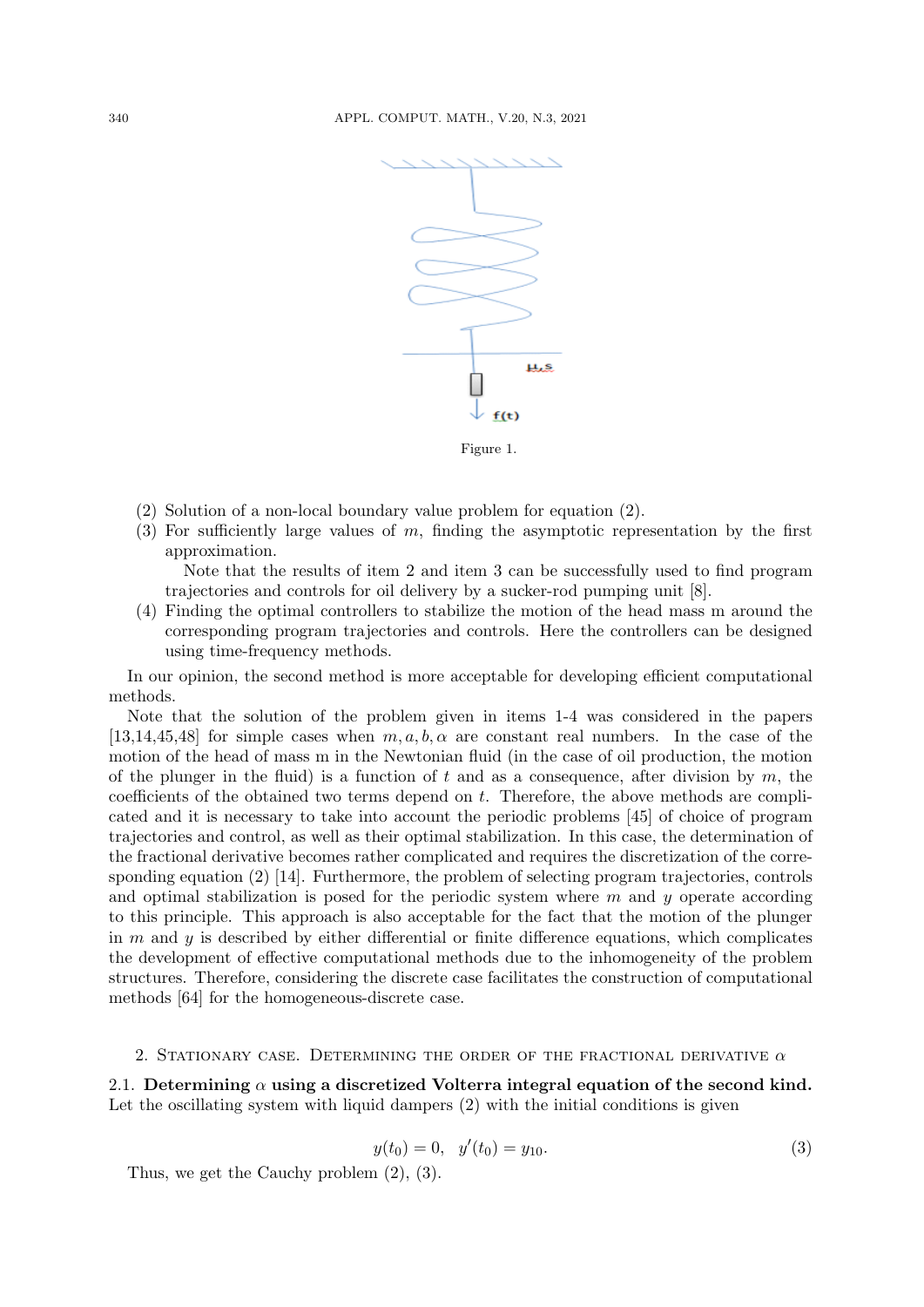Taking into account the definitions of the fractional Riemann-Liouville derivative [27], the subordinate term in (2) takes the form:

$$
D^{\alpha}y(t) = \frac{d^2}{dt^2} \int_{t_0}^t \frac{(t-\tau)^{1-\alpha}}{(1-\alpha)!} y(\tau) d\tau, \quad t \ge t_0 > 0, \quad \alpha \in (1,2).
$$
 (4)

Then from (4) and integrating twice (2), we have:

$$
y(t) + \int_{t_0}^t K_\alpha(t - \tau) y(\tau) d\tau = F(t), \ t \ge t_0 > 0, \ \alpha \in (1, 2),
$$
  
\n
$$
K_\alpha(t - \tau) = \frac{a}{m} \frac{(t - \tau)^{1 - \alpha}}{(1 - \alpha)!} + \frac{b}{m} (t - \tau),
$$
  
\n
$$
F(t) = \frac{1}{m} \int_{t_0}^t (t - \tau) f(\tau) d\tau + y_{10}(t - t_0),
$$
\n(5)

Now, discretizing the Volterra equations of the second kind (5) with a step  $h = \frac{l-t_0}{n}$ , we obtain:

$$
y_i + \sum_{k=0}^{i-1} K_{\alpha}(t_i - t_k) y_k h = F_i, \quad i = \overline{1, n},
$$
\n(6)

where

$$
y_i = y(t_i), \ t_i = t_0 + ih, \ \overline{i} = 1, \overline{n}, \ t_n = t_0 + nh = t_0 + n\frac{l - t_0}{n} = l,
$$
  

$$
K_{\alpha}(t_i - t_k) = \frac{a}{m} \frac{(t_i - t_k)^{1-\alpha}}{(1-\alpha)!} + \frac{b}{m}(t_i - t_k), \ k = \overline{0, i - 1}, \ i = \overline{1, n},
$$
  

$$
F_i = \frac{1}{m} \sum_{k=0}^{i-1} (t_i - t_k) f(t_k) h + y_{10}(t_i - t_0), \quad i = \overline{1, n}.
$$

Choosing  $\alpha$  from  $(0, 1) \bigcup (1, 2)$  (the choice is given on the interval  $(1,2)$ ) with a step  $\frac{1}{q}$ , we have:

$$
\alpha_s = 1 + \frac{s}{q}, \ \ s = \overline{1, p - 1}.
$$

For the corresponding  $y_i$  from (6), we get:

$$
y_i^s = F_i - h \sum_{m=0}^{i-1} K_{\alpha_s}(t_i - t_m) y_m^s, \quad s = \overline{1, p-1}, \quad i = \overline{1, n}.
$$

To find the parameter  $\alpha$ , we use the least squares method [8] and compose the following functional:

$$
J = \sum_{i=1}^{n} \sum_{s=1}^{p-1} (y_i - y_i^s)^2,
$$

where  $y_i$  depend on  $\alpha$  (in the form (6)), and  $y_i^s$  are statistical data taking from practice. Then for determining  $\alpha$  we get the equation: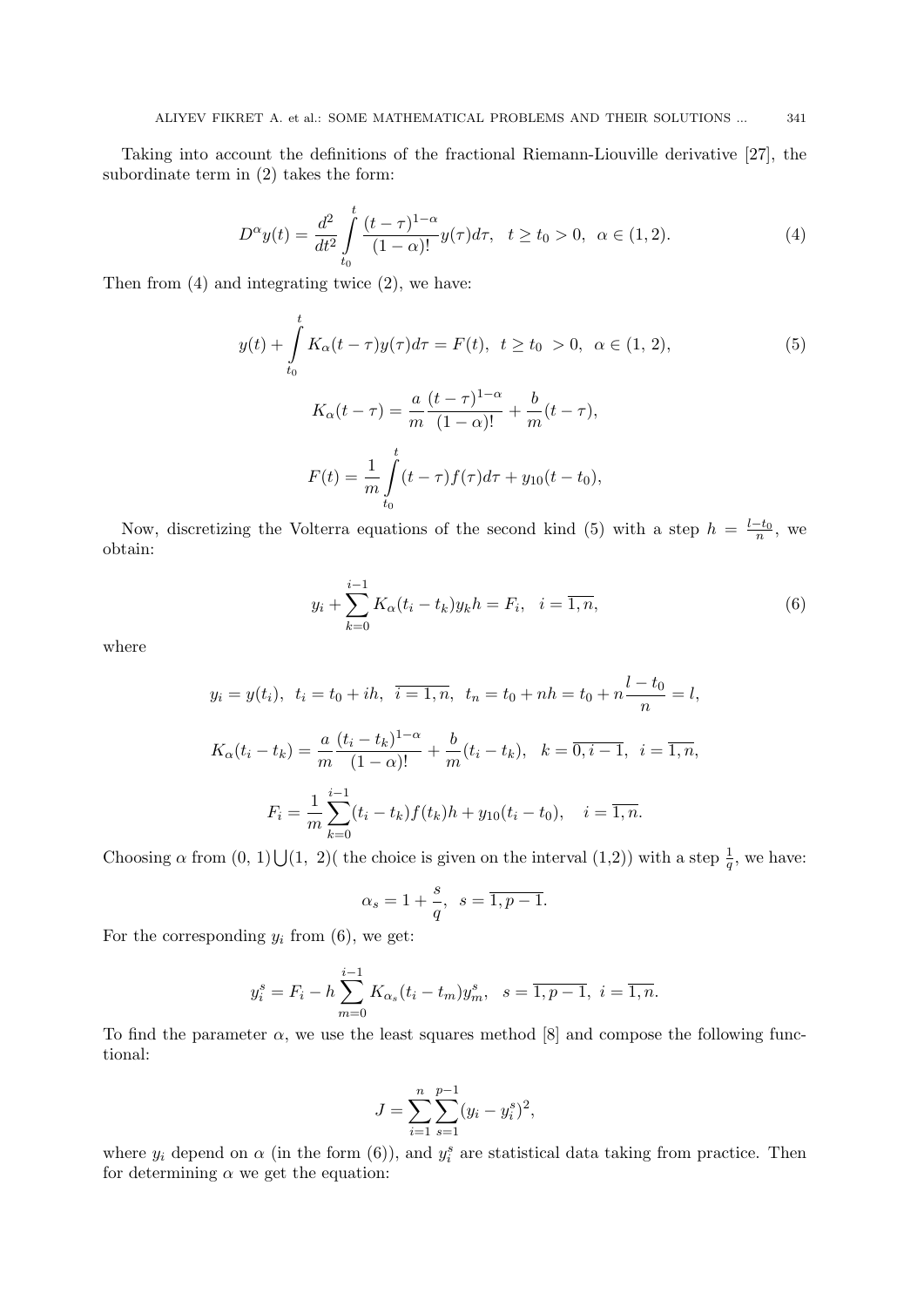$$
\frac{\partial J}{\partial \alpha} = 2 \sum_{i=1}^{n} \sum_{s=1}^{p-1} (y_i - y_i^s) \frac{\partial y_i}{\partial \alpha} = -2 \sum_{i=1}^{n} \sum_{s=1}^{p-1} \left\{ \left[ -\sum_{k=0}^{i-1} K_{\alpha}(t_i - t_k) y_k h + F_i \right] - y_i^s \right\} \times \times \sum_{p=0}^{i-1} \frac{\partial K_{\alpha}(t_i - t_p)}{\partial \alpha} y_p h = 0,
$$
\n(7)

more simple form

$$
+2\sum_{i=1}^{n}\sum_{s=1}^{p-1}\left[-\sum_{k=0}^{i-1}K_{\alpha}(t_{i}-t_{k})y_{k}h+F_{i}-y_{i}^{s}\right]\times
$$
  

$$
\times\sum_{p=0}^{i-1}\frac{1}{\Gamma^{2}(2-\alpha)}\left[\frac{a}{m}(t_{i}-t_{p})^{1-\alpha}\ln(t_{i}-t_{p})\Gamma(2-\alpha)-\right]
$$
  

$$
-\frac{a}{m}(t_{i}-t_{p})^{1-\alpha}\int_{0}^{\infty}e^{-t}t^{1-\alpha}\ln tdt\right]y_{p}h=0.
$$
 (8)

The transcendental equation (8) has solved with respect to  $\alpha$  in one or another way, we determine the desired fractional derivative, where  $\Gamma^2(2-\alpha)$  is the Euler function.

2.2. **Computational algorithm.** Let us present the following algorithm for the solution of transcendental equation (8):

# **Algorithm:**

- (1)  $\varepsilon$  **-** determining the accuracy of the solution of the problem and parameters  $a, b, F_i$  are set.
- (2) The segment  $[\alpha_1, \alpha_2]$  is defined, where the root of the function  $\frac{\partial J(\alpha)}{\partial \alpha}$  is sought, where  $\frac{\partial J(\alpha_1)}{\partial \alpha} \cdot \frac{\partial J(\alpha_2)}{\partial \alpha} < 0$
- (3)  $N = 10$ ,  $i = 4$  are given.
- (4) The values of statistical data are formed from practice.
- (5) Calculate the midpoint  $\alpha = \frac{\alpha_1 + \alpha_2}{2}$  and the value of  $\frac{\partial J(\alpha)}{\partial \alpha}$  according to the formula (7).
- $(6)$  If  $\Big|$ *∂J*(*α*)  $\left|\frac{J(\alpha)}{\partial \alpha}\right| < \varepsilon$  the process stops. Otherwise, if  $\frac{\partial J(\alpha_1)}{\partial \alpha}$  $\frac{\partial J(\alpha)}{\partial \alpha} < 0$ , we denote  $\alpha_2 = \alpha$  and if *∂J*(*α*) *∂α*  $\frac{\partial J(\alpha_2)}{\partial \alpha}$  < 0, then  $\alpha_1 = \alpha$ , go to step 5.

Note that by setting  $n = \frac{\alpha_2 - \alpha_1}{N}$  we calculate  $\alpha_i = \alpha_1 + (i - 1)h$  for  $i = \overline{1, N + 1}$  and define the values of the function  $\frac{\partial J(\alpha)}{\partial \alpha}$  whose graph is shown in Fig.2.



Figure 2. Dependency graph  $\frac{\partial J(\alpha)}{\partial \alpha}$  on  $\alpha$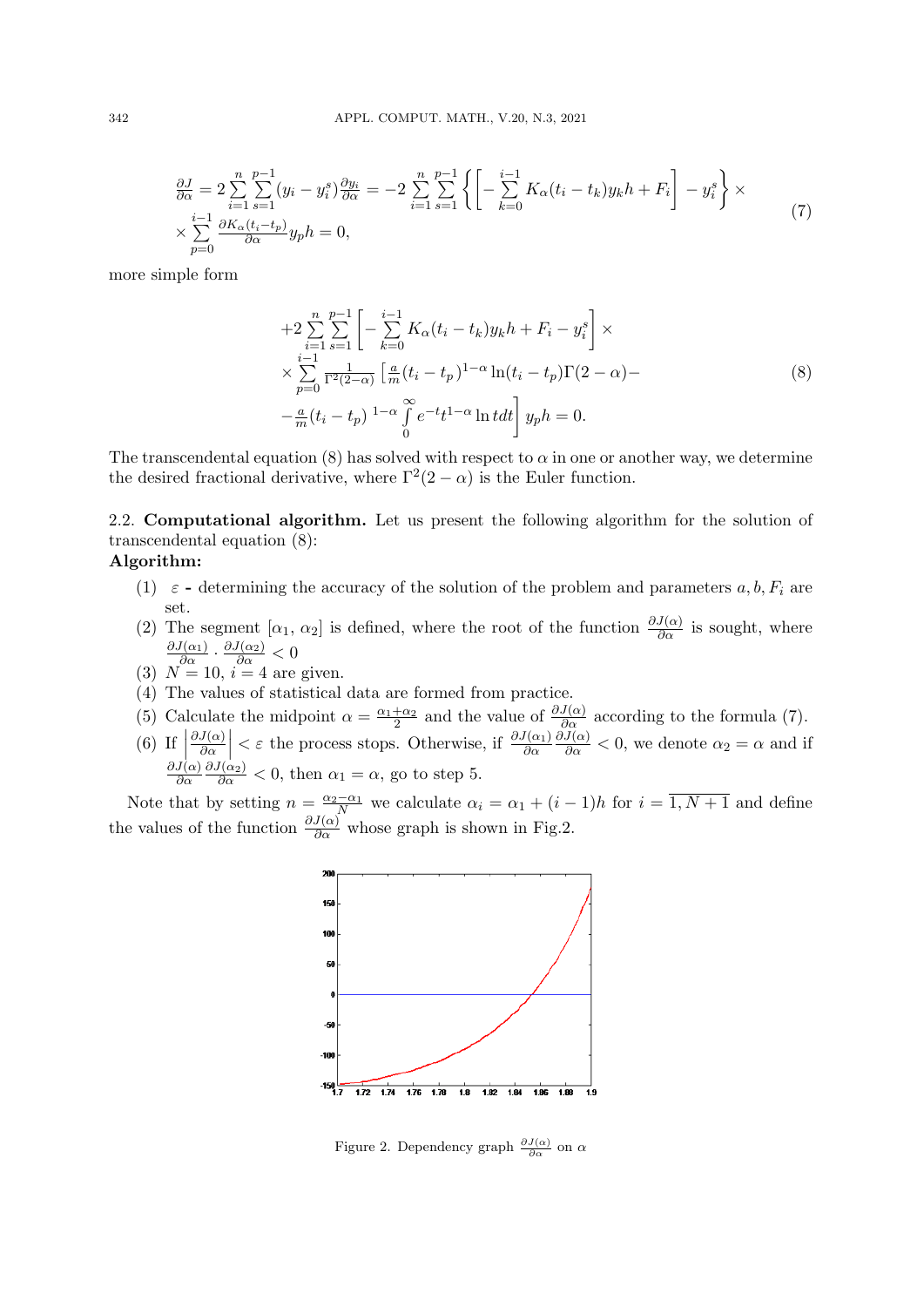Thus, the performed calculation [15] shows the plausibility of the obtained results. For sufficiently large *m*, we can obtain an asymptotic representation [56] of  $\alpha$  in terms  $\varepsilon = \frac{1}{n}$  $\frac{1}{m}$ .

# 3. Method for solving oscillatory systems, where fractional derivatives with a step of  $1/q$   $(q \in N)$  entering both the equation of motion and nonlocal boundary conditions

### 3.1. **The general case.** The general form of the equation (2) has the form [22,61]:

$$
y''(t) + \sum_{k=0}^{2q-1} a_k D^{\frac{k}{q}} y(t) = f(t), \qquad 0 < t < l,\tag{9}
$$

where  $q \in N = \{1, 2, 3, ...\}$  natural numbers,  $a_k \in R$ - given real numbers,  $f(t)$  – continuous real valued function, in equation (9), the order of the derivative varies by  $1/q$  to the second order.

For equation (9), we present the following nonlocal boundary conditions:

$$
\sum_{k=0}^{2q-1} \left[ \alpha_{jk} \ D^{\frac{k}{q}} y(t) \Big|_{t=t_0} + \beta_{jk} \ D^{\frac{k}{q}} y(t) \Big|_{t=l} \right] = \gamma_j, \qquad j = \overline{1, 2q}, \tag{10}
$$

where  $\alpha_{jk}$ ,  $\beta_{jk}$  and  $\gamma_j$  are given real numbers and boundary conditions (10) are linearly independent.

By means of substituting

$$
D^{\frac{k}{q}}y(t) = z_k(t), \quad k = \overline{0, 2q - 1},
$$
  

$$
D^{\frac{2q}{q}}y(t) \equiv y''(t) = D^{\frac{1}{q}}z_{2q-1}(t),
$$
 (11)

the boundary value problem (10) is reduced to the form:

$$
D^{\frac{1}{q}}z(t) = Az(t) + B(t), \qquad 0 < t_0 < t < l,
$$
\n(12)

$$
\theta_1 z(t_0) + \theta_2 z(l) = \gamma,\tag{13}
$$

where

$$
A = \begin{pmatrix}\n0 & 1 & 0 & 0 & 0 & \dots & 0 & 0 & 0 & 0 \\
0 & 0 & 1 & 0 & 0 & \dots & 0 & 0 & 0 \\
\vdots & \vdots & \vdots & \vdots & \vdots & \vdots & \vdots & \vdots & \vdots \\
0 & 0 & 0 & 0 & 0 & \dots & 1 & 0 & 0 \\
0 & 0 & 0 & 0 & 0 & \dots & 1 & 0 & 0 \\
0 & 0 & 0 & 0 & 0 & \dots & 0 & 1 & 0 \\
0 & 0 & 0 & 0 & \dots & 0 & 0 & 1 \\
0 & 0 & 0 & 0 & \dots & 0 & 0 & 1\n\end{pmatrix}, (14)
$$
\n
$$
B(t) = \begin{pmatrix}\n0 & 1 & 0 & 0 & \dots & 0 & 0 \\
0 & 0 & 0 & 0 & \dots & 0 & 0 & 0 \\
0 & 0 & 0 & 0 & \dots & 0 & 0 & 0 \\
0 & 0 & 0 & 0 & \dots & 0 & 0 & 0 \\
0 & 0 & 0 & 0 & \dots & 0 & 0 & 0 \\
0 & 0 & 0 & 0 & \dots & 0 & 0 & 0 \\
0 & 0 & 0 & 0 & \dots & 0 & 0 & 0 \\
0 & 0 & 0 & 0 & \dots & 0 & 0 & 0 \\
0 & 0 & 0 & 0 & \dots & 0 & 0 & 0 \\
0 & 0 & 0 & 0 & \dots & 0 & 0 & 0 \\
0 & 0 & 0 & 0 & \dots & 0 & 0 & 0 \\
0 & 0 & 0 & 0 & \dots & 0 & 0 & 0 \\
0 & 0 & 0 & 0 & \dots & 0 & 0 & 0 \\
0 & 0 & 0 & 0 & \dots & 0 & 0 & 0 \\
0 & 0 & 0 & 0 & 0 & \dots & 0 & 0 \\
0 & 0 & 0 & 0 & 0 & 0 & 0 & 0 \\
0 & 0 & 0 & 0 & 0 & 0 & 0 & 0 \\
0 & 0 & 0 & 0 & 0 & 0 & 0 & 0 \\
0 & 0 & 0 & 0 & 0 & 0 & 0 & 0 \\
0 & 0 & 0 & 0 & 0 & 0 & 0 & 0 \\
0 & 0 & 0 & 0 & 0 & 0 & 0 & 0 \\
0 & 0 & 0 & 0 & 0 & 0 & 0 & 0 \\
0 &
$$

$$
z(t) = \begin{pmatrix} z_0(t) & z_1(t) & z_2(t) & \dots & z_{2q-3}(t) & z_{2q-2}(t) & z_{2q-1}(t) \end{pmatrix}^T, \ 0 < t < t < l,\tag{16}
$$

$$
\theta_1 = (\alpha_{jk})_{j=\overline{1, 2q}, k=\overline{0, 2q-1}}, \quad \theta_2 = (\beta_{jk})_{j=\overline{1, 2q}, k=\overline{0, 2q-1}}, \quad \gamma = (\gamma_1, \gamma_2, ..., \gamma_{2q})^T.
$$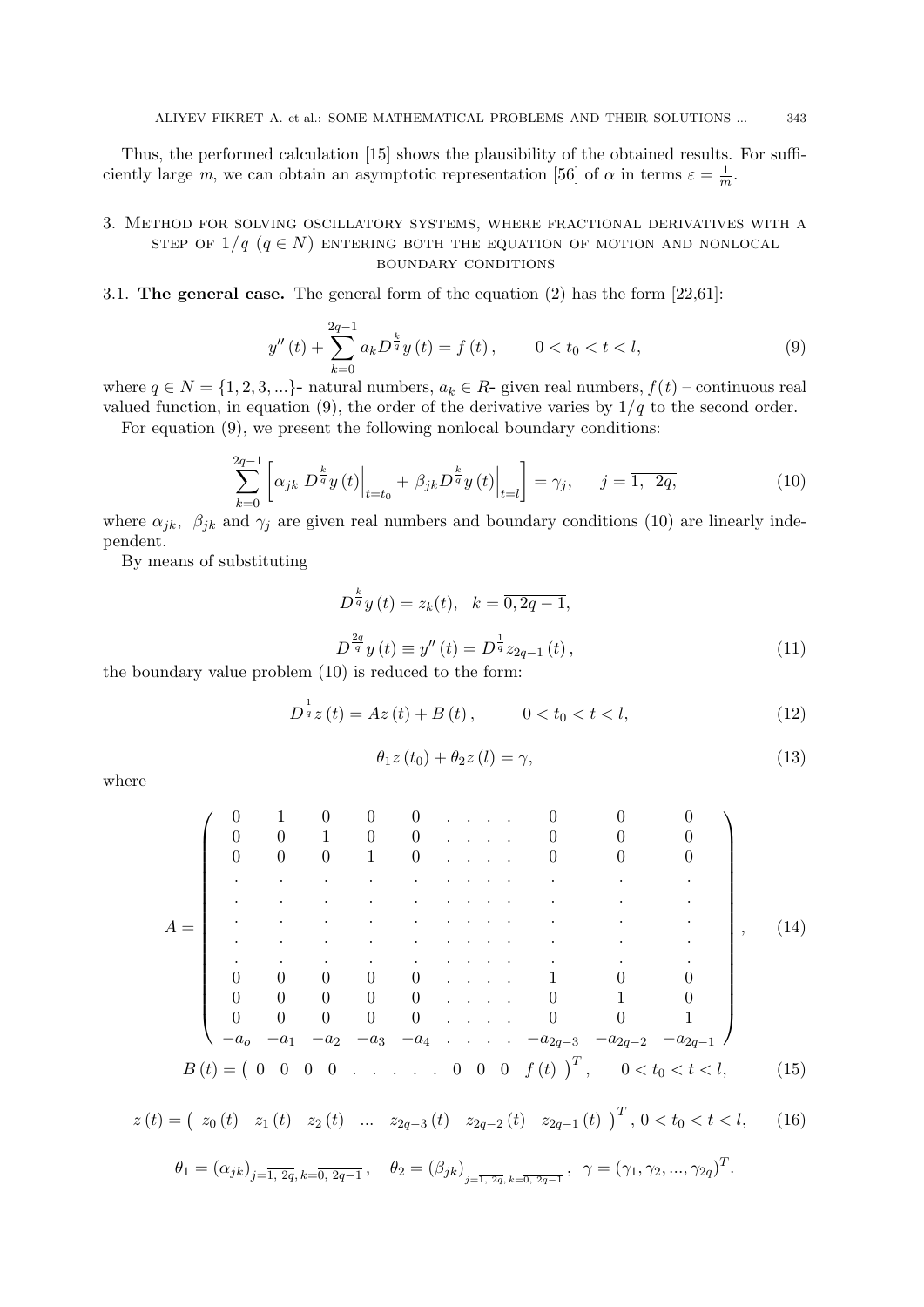Let

$$
T = (t_{ij})_{i,j=1}^{2q}
$$

matrix transformation reduces *A* to a diagonal form, i.e.,

$$
AT = T\hat{A},
$$

where

$$
\hat{A} = \begin{pmatrix} \lambda_1 & & & & 0 \\ & \lambda_2 & & & \\ & & \ddots & & \\ & & & \lambda_{2q-1} & \\ 0 & & & & \lambda_{2q} \end{pmatrix}.
$$

Then with the replacement

$$
z(t) = Tw(t),
$$

the homogeneous equation corresponding to (12) is reduced to the form:

$$
D^{\frac{1}{q}}w(t) = \hat{A}w(t),
$$

the solution of which is given using the Mittag-Leffler function [2,54,66-69,70] has the following form:

$$
w_k(t) = \sum_{m=0}^{\infty} \lambda_k^m \frac{t^{-1 + \frac{m+1}{q}}}{\left(-1 + \frac{m+1}{q}\right)!}, \quad k = \overline{1, 2q},
$$

where the elements  $\lambda_k$  of the diagonal matrix  $\hat{A}$  are determined from the equation

$$
\det(A - \lambda E) = |A - \lambda E| = 0,
$$

*E* - unit matrix of order 2*q*. Thus, the matrix solution [20] of the homogeneous equation corresponding to (12) has the form:

$$
Z(t) = \sum_{k=0}^{\infty} A^{k} \frac{t^{-1 + \frac{k+1}{q}}}{\left(-1 + \frac{k+1}{q}\right)!}.
$$

For the general solution of the homogeneous equation corresponding to (12) we obtain:

$$
z(t) = Z(t)C = \sum_{k=0}^{\infty} A^k \frac{t^{-1 + \frac{k+1}{q}}}{\left(-1 + \frac{k+1}{q}\right)!} C,
$$
\n(17)

where *C*- arbitrary column with the size 2*q* with constant elements. If

$$
f\left( t\right) =0,
$$

taking into account  $(17)$  in  $(13)$  we have:

$$
\theta_1 Z(t_0) C + \theta_2 Z(t) C = \gamma,
$$

or

$$
C = \left[\theta_1 Z\left(t_0\right) + \theta_2 Z\left(l\right)\right]^{-1} \gamma,\tag{18}
$$

if

$$
\det\left[\theta_1 Z\left(t_0\right) + \theta_2 Z\left(l\right)\right] \neq 0. \tag{19}
$$

Then we get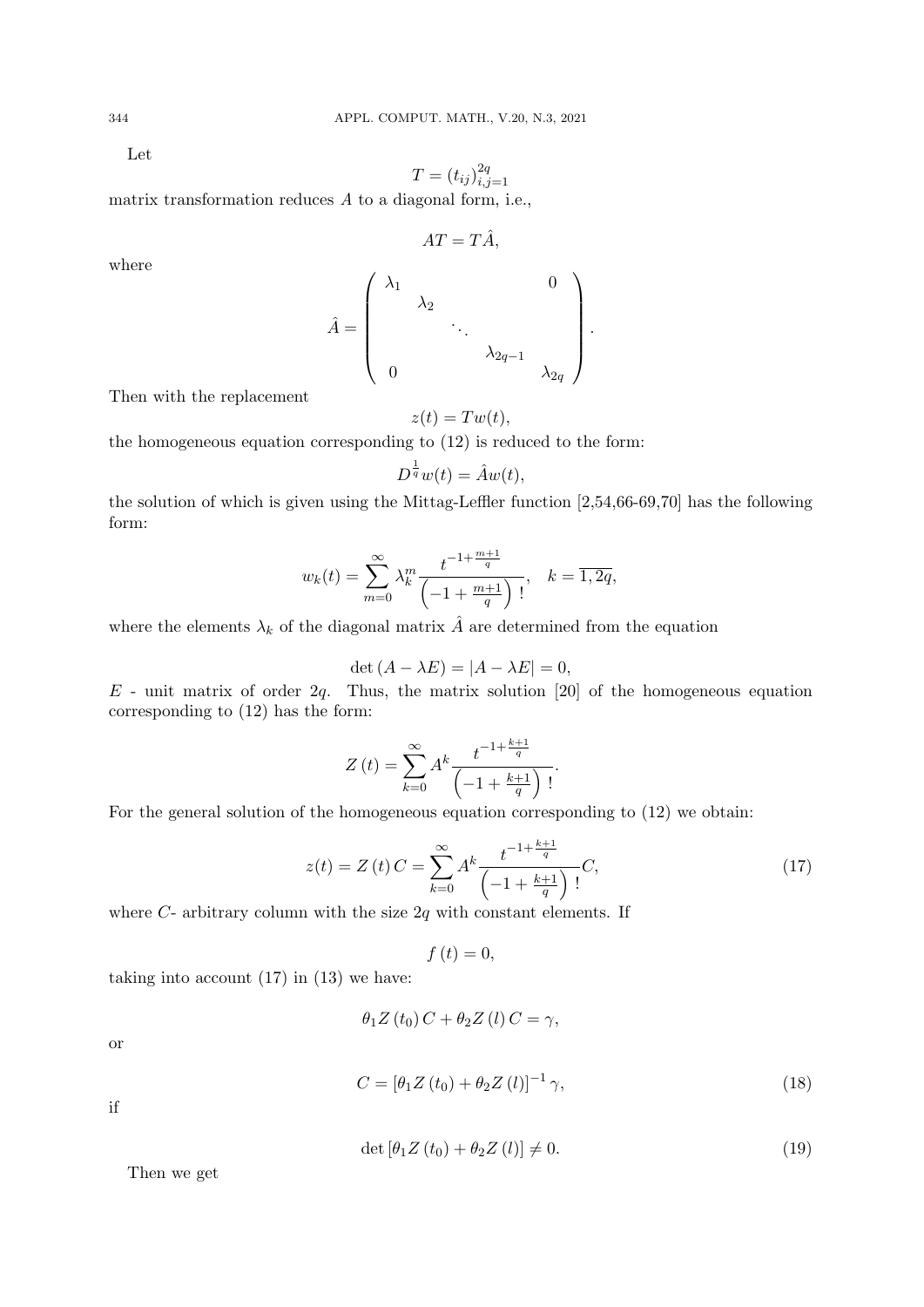**Theorem 1.** If  $a_k$ ,  $\alpha_{jk}$ ,  $\beta_{jk}$ ,  $\gamma_j$ ,  $j = \overline{1, 2q}$ ,  $k = \overline{0, 2q - 1}$  are given parameters,  $f(t) = 0$ . Also the given parameters and the condition (10) are linearly independent, then the solution of the problem  $(12)$ ,  $(13)$  is given in the form  $(17)$ , where *C* is defined in the form  $(18)$  under the condition (19).

Now we will consider the homogeneous case. By integrating the equation  $(12)$  of order  $1/q$ , we reduce to the following Volterra integral equation of the second kind [58,60,75]

$$
z(t) = A \int_{t_0}^{t} \frac{(t-\tau)^{\frac{1}{q}-1}}{\left(\frac{1}{q}-1\right)!} z(\tau) d\tau + F(t) + C \frac{t^{\frac{1}{q}-1}}{\left(\frac{1}{q}-1\right)!},
$$
  
\n
$$
\theta_1 z(t_0) + \theta_2 z(l) = \gamma,
$$
\n(20)

where

$$
F(t) = \int_{t_0}^{t} \frac{(t-\tau)^{\frac{1}{q}-1}}{\left(\frac{1}{q}-1\right)!} B(\tau) d\tau.
$$

Substituting (20) into (13), we have

$$
\theta_1 C \frac{t_0^{\frac{1}{q}-1}}{\left(\frac{1}{q}-1\right)!} + \theta_2 \left[ A \int_{t_0}^l \frac{(l-\tau)^{\frac{1}{q}-1}}{\left(\frac{1}{q}-1\right)!} z(\tau) d\tau + F(l) + C \frac{l^{\frac{1}{q}-1}}{\left(\frac{1}{q}-1\right)!} \right] = \gamma, \tag{21}
$$

and

$$
C = \left(\theta_1 \frac{t_0^{\frac{1}{q}-1}}{\left(\frac{1}{q}-1\right)!} + \theta_2 \frac{t_0^{\frac{1}{q}-1}}{\left(\frac{1}{q}-1\right)!}\right)^{-1} \left[\gamma - \theta_2 \left(A \int_{t_0}^{l} \frac{(l-\tau)^{\frac{1}{q}-1}}{\left(\frac{1}{q}-1\right)!} z(\tau) d\tau + F(l)\right)\right]
$$
(22)

with condition

$$
\det\left(\theta_1 \frac{t_0^{\frac{1}{q}-1}}{\left(\frac{1}{q}-1\right)!} + \theta_2 \frac{l^{\frac{1}{q}-1}}{\left(\frac{1}{q}-1\right)!}\right) \neq 0. \tag{23}
$$

Substituting (22) into (20), we arrive at an integral equation containing both Volterra and Fredholm terms [17]. The theory of such equations was developed in the work [49].

3.2. **Asymptotic method.** In the previous problem, both sides of (9) was divided into *m* (for large values of *m*) and assumed that  $\frac{1}{m} = \varepsilon$ , then we have:

$$
y''(x) + \sum_{k=0}^{2q-1} \varepsilon a_k D^{\frac{k}{q}} y(t) = \varepsilon f(t), \quad 0 < t_0 < t < l,
$$
\n
$$
\sum_{k=0}^{2q-1} \left[ \alpha_{jk} D^{\frac{k}{q}} y(t) \big|_{t=t_0} + \beta_{jk} D^{\frac{k}{q}} y(t) \big|_{t=l} \right] = \gamma_j, \quad j = \overline{1, 2q}.
$$

Similar to the previous one in subsection 3.1., we arrive at the following equations:

$$
D^{\frac{1}{q}}z(t,\varepsilon) = A(\varepsilon)z(t,\varepsilon) + B(t,\varepsilon),\tag{24}
$$

$$
\theta_1 z(t_0, \varepsilon) + \theta_2 z(l, \varepsilon) = \gamma,
$$
\n(25)

where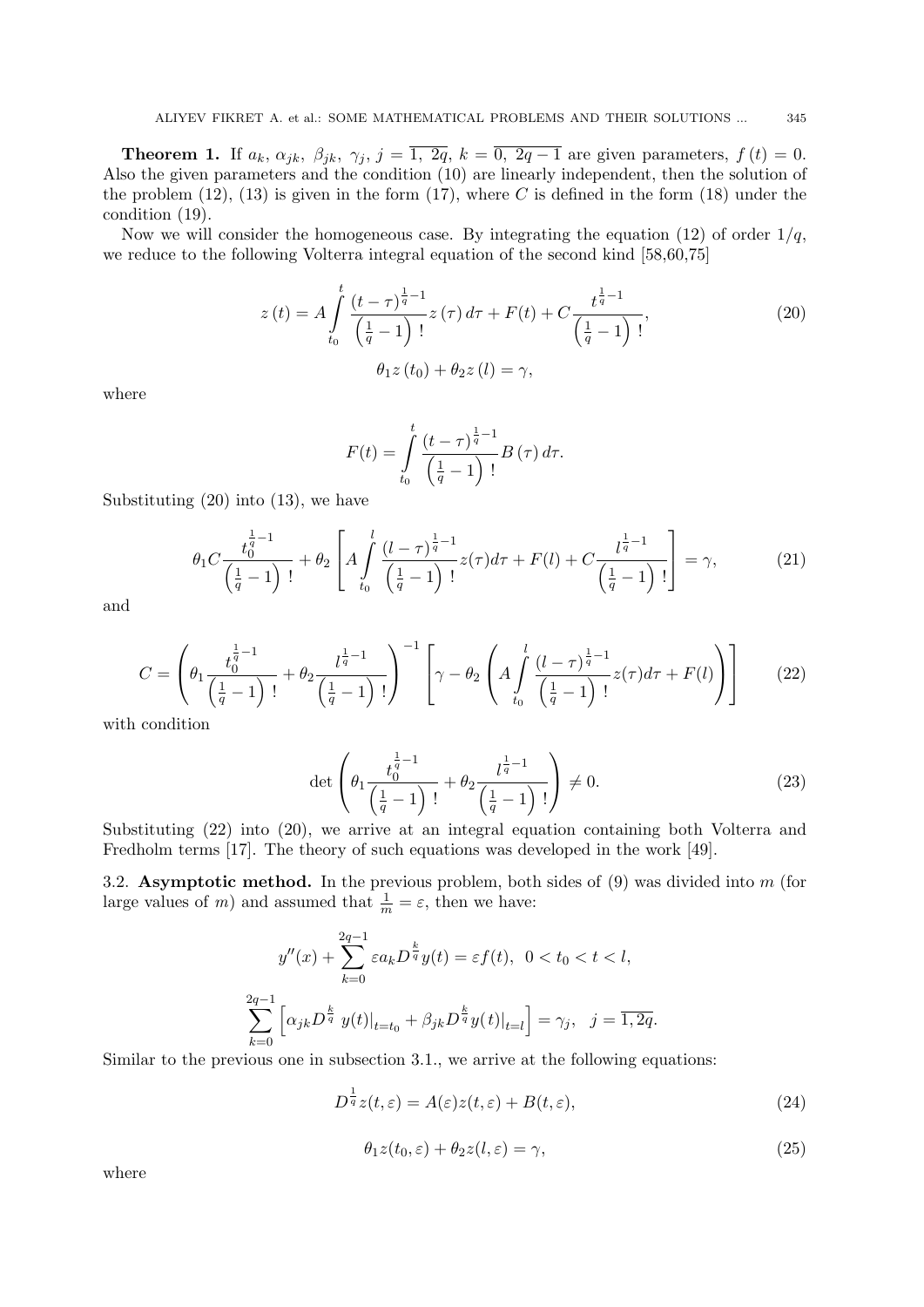$$
z(t,\varepsilon) = (z_0(t,\varepsilon) z_1(t,\varepsilon) z_2(t,\varepsilon) \dots z_{2q-1}(t,\varepsilon))^T,
$$
  

$$
A(\varepsilon) = A_0 + \varepsilon A_1,
$$
 (26)

$$
B(t,\varepsilon) = \varepsilon l_{2q} f(t),\tag{27}
$$

*α, β, γ* are given in the previous case, *A*0- nilpotent of order 2*q, A*1-zero matrix in the last  $2q$ <sup>*-th*</sup> row  $(-a_0 - a_1 - a_2 ... - a_{2q-2} - a_{2q-1})$ , $l_{2q} = (0 \ 0 \ 0 ... 0 \ 1)^T$  order 2*q*.

$$
A_0^{2q} = 0, A_1^k = (-1)^{k-1} a_{2q-1}^{k-1} A_1.
$$
\n(28)

The solution of the system of differential equation (24) will be found in the form of the following series:

$$
z(t,\varepsilon) = \sum_{k=0}^{\infty} \varepsilon^k z^{(k)}(t). \tag{29}
$$

Substituting  $(29)$  into  $(24)$  taking into account  $(26)-(28)$  we get

$$
D^{\frac{1}{q}}z^{(0)}(t) = A_0 z^{(0)}(t),
$$
\n(30)

$$
D^{\frac{1}{q}}z^{(1)}(t) = A_0 z^{(1)}(t) + (A_1 z^{(0)}(t) + l_{2q} f(t)),
$$
\n(31)

$$
D^{\frac{1}{q}}z^{(s)}(t) = A_0 z^{(s)}(t) + A_1 z^{(s-1)}(t), \quad s \ge 2
$$

with boundary conditions

$$
\theta_1 z^{(0)}(t_0) + \theta_2 z^{(0)}(l) = \gamma,\tag{32}
$$

$$
\theta_1 z^{(s)}(t_0) + \theta_2 z^{(s)}(l) = 0, \ \ s \ge 1. \tag{33}
$$

Taking into account the condition (28) the matrix solution of system (30) has the form:

$$
Z^{0}(t) = \sum_{k=0}^{2q-1} A_0^k \frac{t^{-1+\frac{k+1}{q}}}{(-1+\frac{k+1}{q})!},
$$

and the solution of boundary problem (30), (32) is found as follows:

$$
z^{(0)}(t) = Z^{(0)}(t) \left[ \theta_1 Z^{(0)}(t_0) + \theta_2 Z^{(0)}(l) \right]^{-1} \gamma,
$$
\n(34)

if

$$
\det \left[ \theta_1 Z^{(0)}(t_0) + \theta_2 Z^{(0)}(l) \right] \neq 0.
$$

The solution of homogeneous equation corresponding to equations (31) has the form:

$$
z^{(1)}(t) = Z^{(0)}(t)C,
$$

where C-vector column of length 2*q* with arbitrary constant elements, and the solution of the boundary value problem  $(31)$ ,  $(33)$  for  $s = 1$  has the form: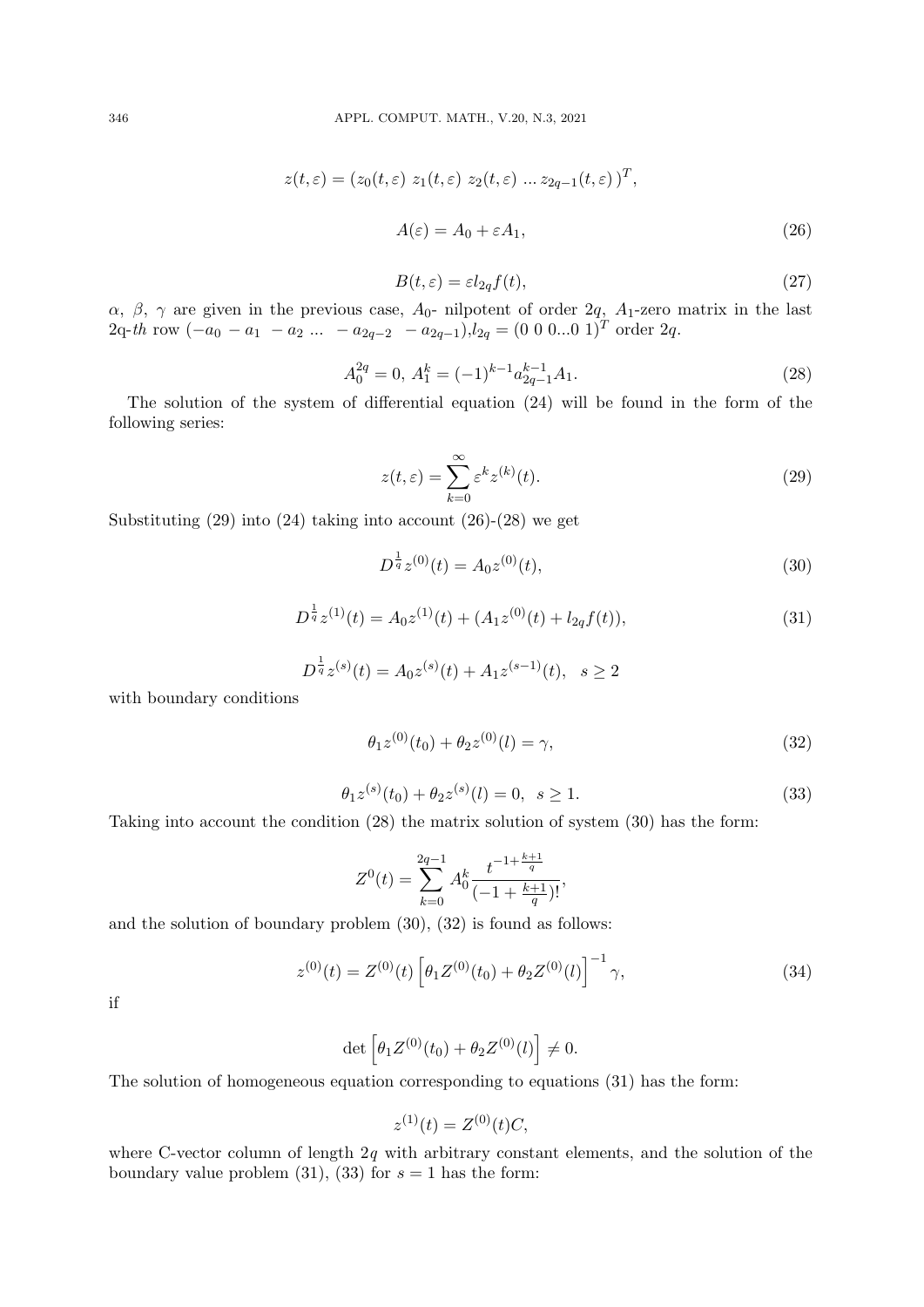$$
z^{(1)}(t) = -Z^{(0)}(t)[\theta_1 Z^{(0)}(t_0) + \theta_2 Z^{(0)}(l)]^{-1} \left\{ \theta_2 \begin{pmatrix} 0 \\ 0 \\ \vdots \\ 0 \\ \tilde{A}(l) \end{pmatrix} + \theta_1 \begin{pmatrix} 0 \\ 0 \\ \vdots \\ 0 \\ \tilde{A}(t_0) \end{pmatrix} \right\} + \left( \begin{pmatrix} 0 \\ 0 \\ \vdots \\ 0 \\ \tilde{A}(t) \end{pmatrix}, (35)
$$

where

$$
\tilde{A}(t) = I^{\frac{1}{q}} \left\{ f(t) + A_{1,2q} Z^{(0)}(t) [\theta_1 Z^{(0)}(t_0) + \theta_2 Z^{(0)}(t)]^{-1} \gamma \right\}.
$$
\n(36)

If we restrict with zero and first approximations, then for the solution of the boundary value problem  $(24)$ ,  $(25)$  we obtain:

$$
\tilde{z}(t) = z^{(0)}(t) + \varepsilon z^{(1)}(t),
$$
\n(37)

where  $z^{(0)}(t)$  and  $z^{(1)}(t)$  are defined in (34), (35) correspondingly.

Note that the results presented in item 3 can be used to construct program trajectories and control oscillatory systems with liquid dampers [56].

3.3. **Fractional Oscillating Systems.** The following Riemann–Liouville linear fractional differential delay equation of order  $1 < 2\alpha \leq 2$  with an initial condition with a singularity is studied in [19]:

$$
\label{eq:2.1} \left\{ \begin{array}{l} \left\{D_{-h^+}^\alpha\left(D_{-h^+}^\alpha x\right)(t)+A^2x\left(t\right)+\Omega^2x\left(t-h\right)=f\left(t\right),\hspace{0.2cm} t\geq 0,\hspace{0.2cm} h>0,\\ x\left(t\right)=\phi\left(t\right),\hspace{0.2cm} \left(D_{-h^+}^\alpha x\right)(t)=\left(D_{-h^+}^\alpha\phi\right)(t)\hspace{0.2cm},\hspace{0.2cm}-h\leq t\leq 0,\\ \left(I_{-h^+}^{1-\alpha} x\right)(-h^+)=\phi\left(-h\right),\hspace{0.2cm} \left(I_{-h^+}^{1-\alpha}\left(D_{-h^+}^\alpha x\right)\right)(-h^+)=D_{-h^+}^\alpha\phi\left(-h\right), \end{array} \right.
$$

where  $D^{\alpha}_{-h^+}$  stands for the Riemann-Liouville fractional derivative of order  $\frac{1}{2} < \alpha \leq 1$  with lower limit  $−h$ ,  $A, \Omega \in R^n$ ,  $f \in C([0, \infty), R^n)$ ,  $\phi \in C^1([-h, 0], R^n)$ .

We introduce the concept of a fractional delayed matrix cosine and sine:

**Definition 1.** [46] The matrix function

$$
\cos_{h,\alpha,\beta}\{A,\Omega;t\} = \begin{cases}\n\frac{\Theta, & -\infty < t < -h, \\
\sum_{p=0}^{\infty} (-1)^p A^{2p} \frac{(t+h)^{2p\alpha+\beta-1}}{\Gamma(2p\alpha+\beta)}, & -h \le t < 0, \\
\sum_{p=0}^{\infty} (-1)^p A^{2p} \frac{(t+h)^{2p\alpha+\beta-1}}{\Gamma(2p\alpha+\beta)} \\
+ \Omega^2 \sum_{p=1}^{\infty} {p \choose 1} (-1)^p A^{2p-2} \frac{t^{2p\alpha+\beta-1}}{\Gamma(2p\alpha+\beta)}, & 0 \le t < h, \\
\vdots \\
\sum_{p=0}^{\infty} (-1)^p A^{2p} \frac{(t+h)^{2p\alpha+\beta-1}}{\Gamma(2p\alpha+\beta)} \\
+ \cdots + \Omega^{2k} \sum_{p=k}^{\infty} {p \choose k} (-1)^p A^{2p-2k} \frac{(t-(k-1)h)^{2p\alpha+\beta-1}}{\Gamma(2p\alpha+\beta)}, & (k-1) h \le t < kh\n\end{cases}
$$

is called the fractional delayed matrix cosine of two parameters.

**Definition 2.** [46] The matrix function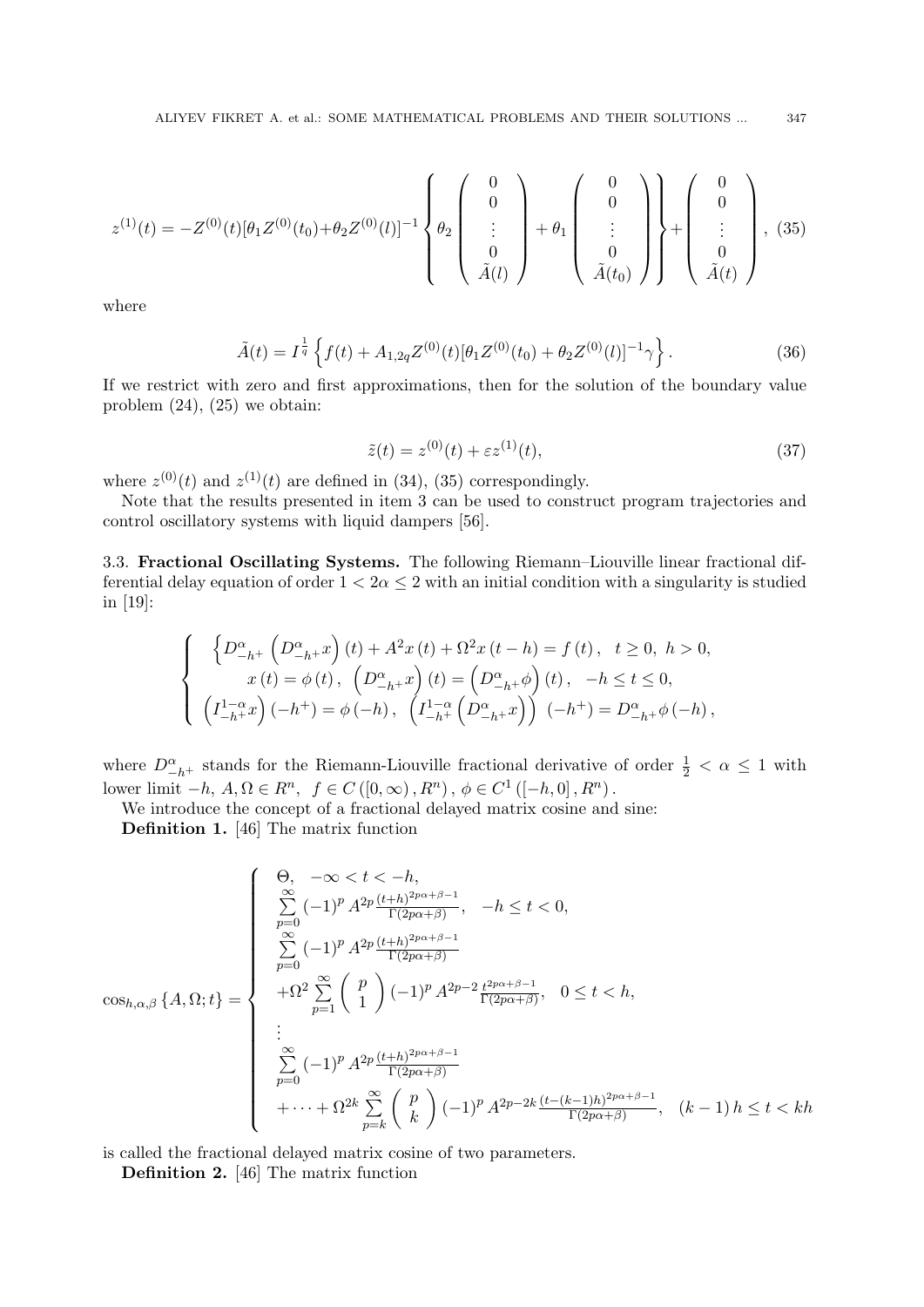$$
\sin_{h,\alpha,\beta}\{A,\Omega;t\} = \begin{cases}\n\frac{\Theta, & -\infty < t < -h, \\
\sum_{p=0}^{\infty} (-1)^p A^{2p} \frac{(t+h)^{(2p+1)\alpha+\beta-1}}{\Gamma((2p+1)\alpha+\beta)}, & -h \le t < 0, \\
\sum_{p=0}^{\infty} (-1)^p A^{2p} \frac{(t+h)^{(2p+1)\alpha+\beta-1}}{\Gamma((2p+1)\alpha+\beta)} \\
+ \Omega^2 \sum_{p=1}^{\infty} {p \choose 1} (-1)^p A^{2p-2} \frac{t^{(2p+1)\alpha+\beta-1}}{\Gamma((2p+1)\alpha+\beta)}, & 0 \le t < h, \\
\vdots \\
\sum_{p=0}^{\infty} (-1)^p A^{2p} \frac{(t+h)^{(2p+1)\alpha+\beta-1}}{\Gamma((2p+1)\alpha+\beta)} \\
+ \cdots + \Omega^{2k} \sum_{p=k}^{\infty} {p \choose k} (-1)^p A^{2p-2k} \frac{(t-(k-1)h)^{(2p+1)\alpha+\beta-1}}{\Gamma((2p+1)\alpha+\beta)}, & (k-1)h \le t < kh\n\end{cases}
$$

is called the fractional delayed matrix sine of two parameters.

We use the variation of constants method to obtain an explicit formula for a solution to the initial value problem for a Riemann-Liouville sequential fractional linear time-delay system of order  $1 < 2\alpha < 2$ . Our results extend those for fractional linear time-delay systems and novel for the classical case  $\alpha = 1$ .

**Theorem 2.** [46] Let *A* and  $\Omega$  be a permutable matrices. A solution  $x(t) \in C^1([-h, 0], R^n) \cap C^1$  $C^2([0,\infty), R^n)$  of (36) has the form:

$$
x(t) = \phi(-h) \cos_{h,\alpha,\alpha} \{A, \Omega; t\} + D_{-h^{+}}^{\alpha} \phi(-h) \sin_{h,\alpha,\alpha} \{A, \Omega; t\} + \int_{-h}^{0} \sin_{h,\alpha,\alpha} \{A, \Omega; t - h - s\} \left[ \left( D_{-h^{+}}^{\alpha} \left( D_{-h^{+}}^{\alpha} \phi \right) \right) (s) + A^{2} \phi (s) \right] ds + \int_{0}^{t} \sin_{h,\alpha,\alpha} \{A, \Omega; t - h - s\} f(s) ds.
$$

FDEs containing not only one fractional derivative [2,3,5] but also more than one fractional derivative are intensively studied in many complex systems. Recently, the authors illustrated the physical processes with two essential mathematical ways: multi-term equations [19,44,63] and multi-order systems [31,33].

Multi-term fractional differential equations have been studied due to their applications in modeling and solved using various mathematical methods. In [44] have been solved the multi-term FDEs with constant coefficients and with the Liouville-Caputo fractional derivatives by using the method of operational calculus. Furthermore, in [19] have been considered the multi-term fractional relaxation equations with Liouville-Caputo fractional derivatives by using Laplace transform technique and studied the fundamental and impulse-response solutions of the initial value problem (IVP). Extension of the multi-order FDEs with variable coefficients in terms of generalized fractional derivatives have been investigated in [63].

As one of the important special cases of multi-term FDEs, Bagley-Torvik equations have been discussed by means of analytical methods in [28,47,59,73,76]. In [28] have been studied the general analytical solutions of the generalized Bagley-Torvik equations. An analytical approach on defense expenditure and economic growth with Liouville-Caputo fractional differentiation operator of order  $0 < \alpha < 2$  by means of three-parameter Mittag-Leer functions using the Laplace integral transform method. In [73] have been reduced the following Bagley-Torvik equation

$$
u''(t) + \mu \left( {}^{C}D_{0^{+}}^{\alpha}u \right)(t) + u(t) = 0, \quad \mu > 0,
$$

where  $\alpha = 1/2$  or  $\alpha = 2/3$ , to the sequential FDEs and introduced a general solution of (37) by using the approach related to characteristic roots. In [28], Fazli and Nieto have investigated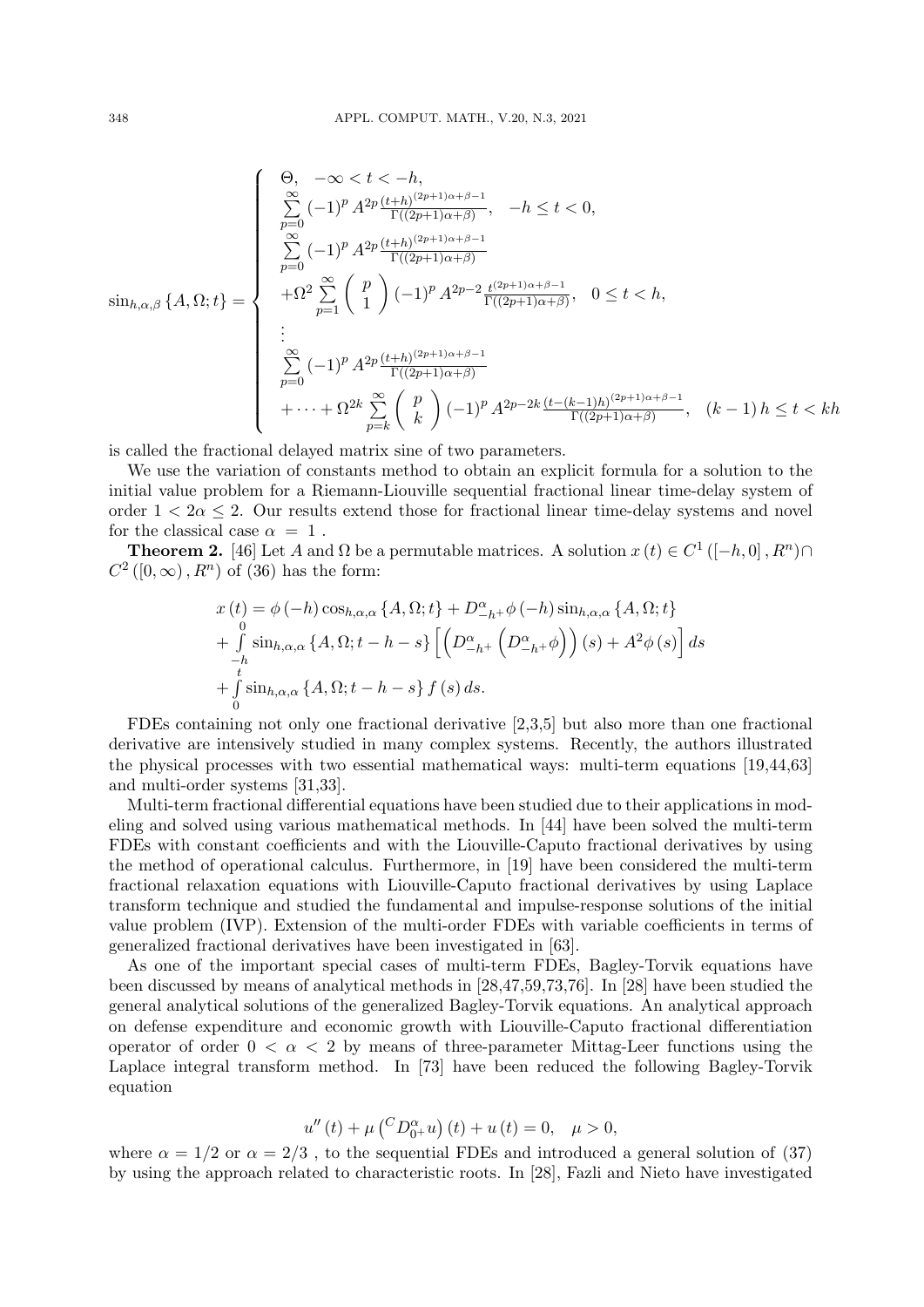existence and uniqueness results and also approximations of the solutions to the Cauchy problem for the following Bagley-Torvik equation with fractional order of  $1 < \alpha < 2$ :

$$
\begin{cases} (D^2 + A^C D^{\alpha} + B) u(t) = f(t), & 0 < t \le 1, \\ u(0) = a, & u'(0) = b, \end{cases}
$$

where  ${}^C D^{\alpha}$  is the Liouville-Caputo fractional derivative,  $f : [0,1] \rightarrow R$  is a given continuous function, *a, b, A, B* are real numbers. In [76] have been considered a general form of the Bagley-Torvik equation as follows:

$$
\begin{cases} \lambda_2 \left( {}^{C}D_{0^+}^{\alpha} u \right)(t) + \lambda_1 \left( {}^{C}D_{0^+}^{\beta} u \right)(t) + \lambda_0 u(t) = f(t), & 0 < t \le 1, \\ u(0) = a, & u'(0) = b, \end{cases}
$$

and introduced analytical representation of solutions in terms of "generalized *G*-function" by using Laplace transform technique.

In the view of numerical methods have been applied to get approximate analytical solutions of the Bagley-Torvik equations like Adomian decomposition method [62], hybrid functions method [50], wavelet technique [71] and others. In [26] have been considered the discretization of Bagley-Torvik equations by means of fractional linear multistep methods and Adams type predictor-corrector pairs. In [70] have been investigated the solutions of a fractionally-damped generalized Bagley-Torvik equation whose damping characteristics are well-defined by means of the Riemann-Liouville and Liouville-Caputo types fractional differential operators via the homotopy analysis method which is implemented for computing the dynamic response analysis.

# 4. Construction of optimal regulators of stabilizing oscillatory systems with liquid dampers.

An algorithm is given for the design of optimal regulators for oscillatory systems using the method of liquid dampers by the analytical design of optimal Letov A.M. regulators [4] (this method being called the time method). Then one proceeds to the frequency method, i.e., the equation of motion by the Laplace transform and the Fourier transform, translates the quadratic functional into an algebraic equation, and then uses the elements of the calculus of variations to construct an optimal regulator. This method is called Larin parameterization to construct optimal regulators for linear quadratic control problems on an infinite time interval.

4.1. **Construction of optimal regulators by the Letov's method [4].** Let the motion of the object described by the equation (9) has the following initial conditions

$$
D^{\frac{k}{q}}y(t)\Big|_{t=t_0} = y_k(t_0), \ \ k = \overline{0, 2q-1}, \tag{38}
$$

where  $y(t)$  is the control action,  $y_k(t_0)$  are given real numbers.

After corresponding transformations (9) is reduced to the normal system (12), i.e.

$$
D^{\frac{1}{q}}z(t) = Az(t) + Gu(t)
$$
\n(39)

with initial conditions

$$
z(t_0) = z_0 = (y_0(t_0), y_1(t_0), \dots, y_{2q-1}(t_0))^T,
$$

where  $z(\cdot)$ , A,  $u(t) = B(t)$  are defined as (14)-(16),  $u(t)$  is the control action and  $G = (0 \ 0 \ ... \ 0 \ 1)^T$ . The problem consist of finding the linear control law

$$
u(t) = Kz(t),\tag{40}
$$

so that the closed system (39), (40).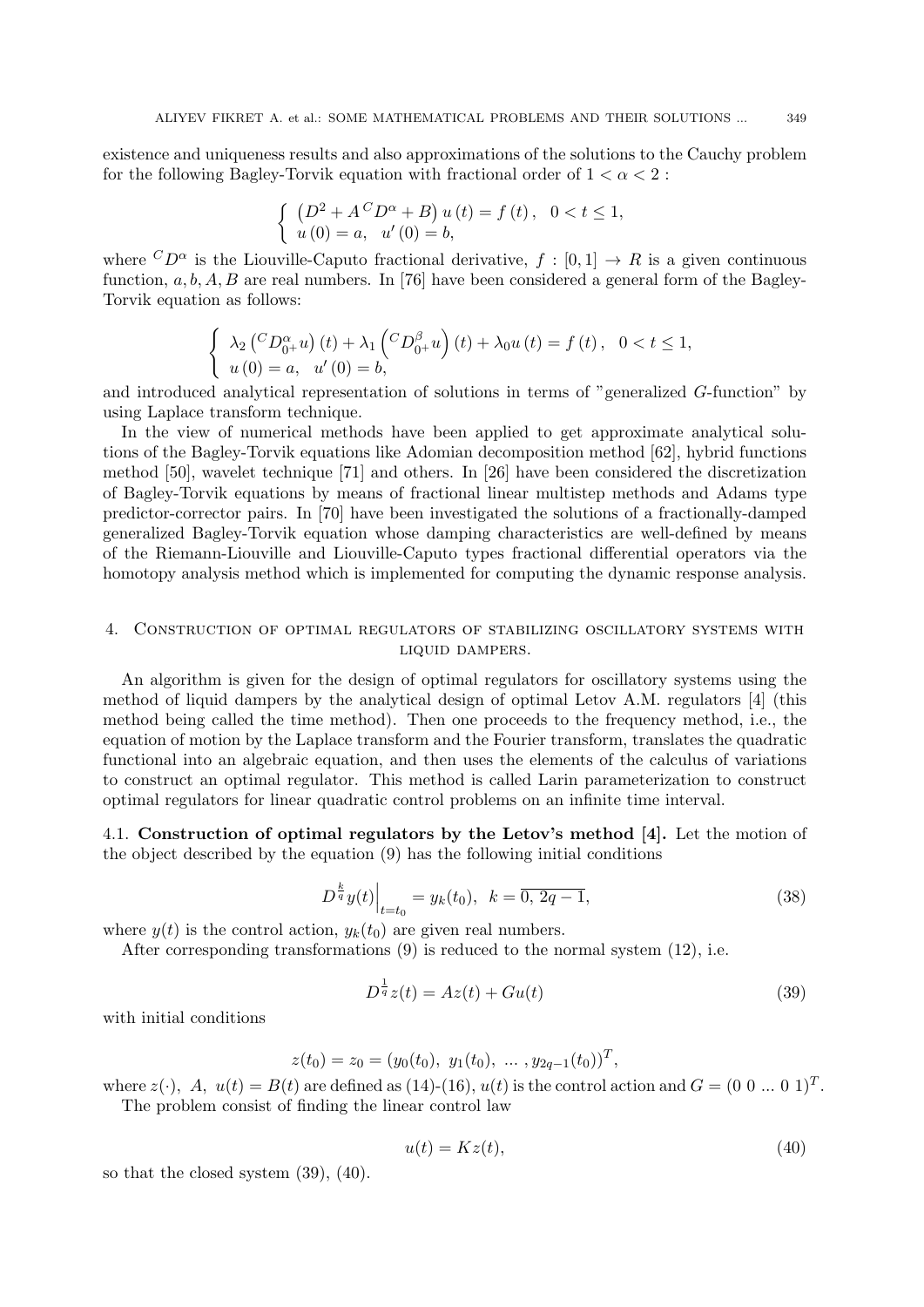$$
D^{\frac{1}{q}}z(t) = (A + GK)z(t)
$$
\n(41)

be asymptotically stable and the next quadratic functional

$$
J = \int_{0}^{\infty} (z'(t)Qz(t) + u'(t)Ru(t))dt
$$

received its minimum value along solutions (41). Here the sought constant matrix *K* with the corresponding dimension, matrices  $Q \geq 0$ ,  $R > 0$  are given symmetric and also have the corresponding dimensions.

As is shown in [4], the desired feedback target matrix *K* has the form:

$$
K = -R^{-1}\hat{T}_3\hat{T}_1^{-1},\tag{42}
$$

where

$$
\hat{T}_1^{-1}H\hat{T} = \begin{bmatrix} H_+ & 0 \\ 0 & H_- \end{bmatrix}, \quad H = \begin{bmatrix} A & -GR^{-1}G' \\ -Q & -A' \end{bmatrix}, \quad T = \begin{bmatrix} \hat{T}_1 & \hat{T}_2 \\ \hat{T}_3 & \hat{T}_4 \end{bmatrix},
$$

and  $H_+$  with the dimension  $q \times q$  has eigenvalues on the left half-plane,  $H_-\,$  - on the right half-plane. In this case, the closed system (38)

$$
D^{\alpha}z(t) = (A - GR^{-1}G'\hat{T}_3\hat{T}_1^{-1})z(t), z(t_0) = z_0
$$

has a solution

$$
z(t) = T_1 \tilde{X}_1(t) C_1,
$$

which for  $t \to \infty$ ,  $\tilde{X}_1(t) \to 0$  and therefore  $z(t) \to 0$ , where is defined in [5]:

$$
\hat{X}_1(t) = \sum_{s=0}^{p-2} A_+^{\frac{s+p}{q}} e^{A_+^{\frac{p}{q}}t} \frac{1}{\Gamma(\frac{s+1}{p})} \sum_{k=0}^{\infty} \frac{(-1)^k}{k!} A_+^{\frac{pk}{q}} \frac{(t-t_0)^{\frac{s+1}{p}+k}}{\left(\frac{s+1}{p}+k\right)!} + \\ + \sum_{s=0}^{p-2} A_+^{\frac{s}{q}} e^{A_+^{\frac{p}{q}}t_0} \frac{t^{\frac{s+1}{p}-1}}{\Gamma(\frac{s+1}{p})} + A_+^{\frac{p-1}{q}} e^{A_+^{\frac{p}{q}}t},
$$

*C*<sub>1</sub> is an arbitrary constant vector defining from the initial condition  $z(t_0) = z_0$ .

4.2. **Larin V.B. parameterization.** Consider a simple form of the equation (9), i.e. let

$$
my''(t) + aD^{\alpha}y(t) + by(t) = u(t), \ \ \alpha = \frac{p}{q}, \tag{43}
$$

where  $\alpha$  is one of  $\frac{k}{q}$  in (9) and has an initial condition

$$
y(t_0) = 0, \quad y'(t_0) = y_1.
$$

The problem consists of finding

$$
u = Ky \tag{44}
$$

that the functional

$$
J = \frac{1}{2} \int_{0}^{\infty} (ry^2 + cu^2) dt
$$
 (45)

obtains a minimum value and the closed system (43), (44) is asymptotically stable. Taking the Laplace transform to (43), we have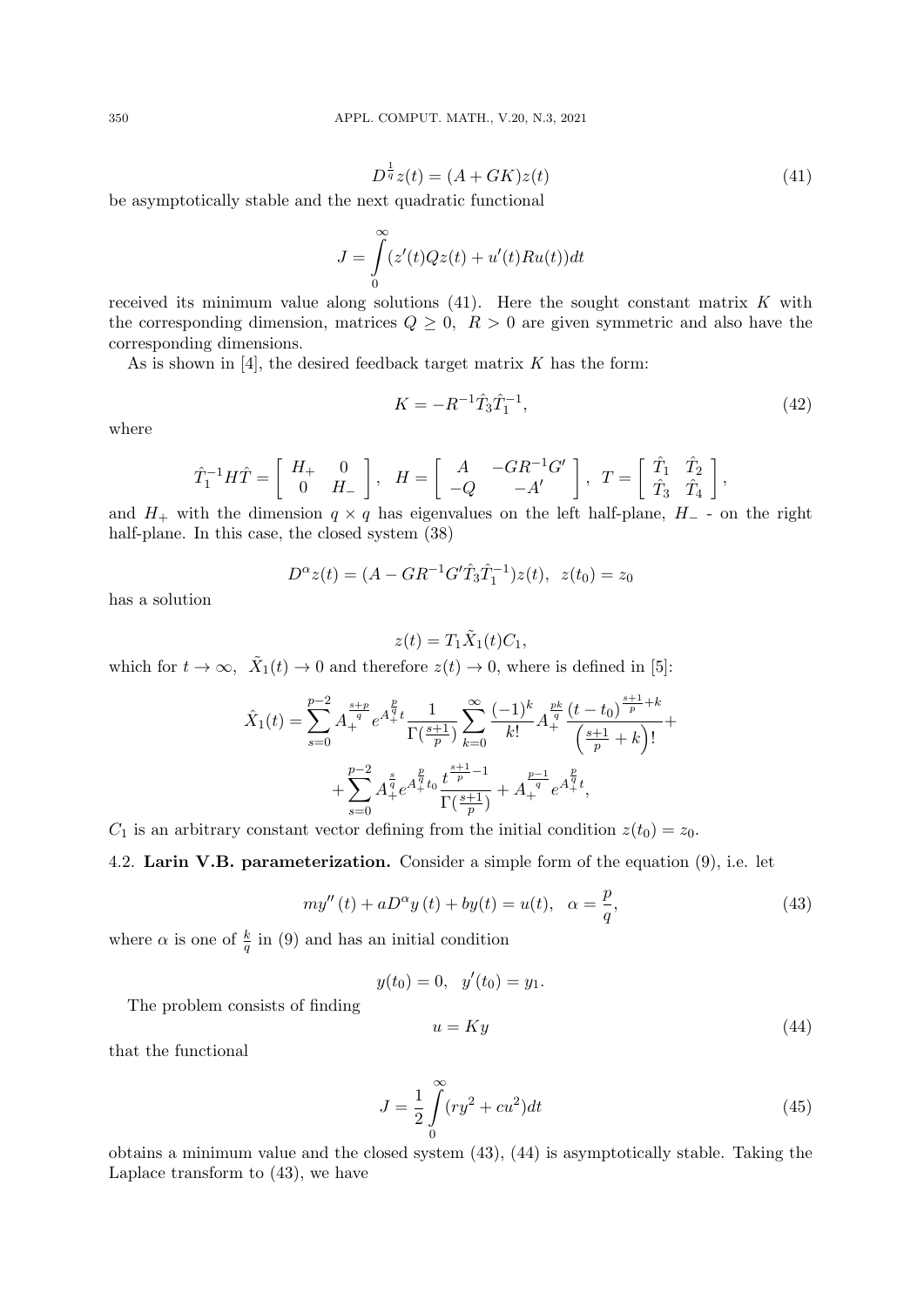$$
p(s)\tilde{y}(s) = M(s)\tilde{u}(s) + \psi(s),\tag{46}
$$

where

$$
p(s) = ms^{2} + as^{\frac{p}{q}} + b, \quad M(s) = 1, \quad \psi(s) = y_{1}.
$$

Using Fourier transforms and Parseval's identity [23], we write functional (45) in the form

$$
J = \frac{1}{2\pi i} \int_{-i\infty}^{i\infty} (r \tilde{y}(s)\tilde{y}(-s) + c\tilde{u}(s)\tilde{u}(-s))ds.
$$
 (47)

In a complex area, it is necessary to find a law on regulation

$$
\omega_0(s)\tilde{u}(s) = \omega_1(s)y(s),\tag{48}
$$

so that the functional (47) receives the minimum value, and the closed system (46), (48) is asymptotically stable.

Composing the matrix *Z* from [10,11,38,43]

$$
Z = \left[ \begin{array}{cc} P(s) & -M(s) \\ A(s) & B(s) \end{array} \right],
$$

we select varying parameters  $A(s)$ ,  $B(s)$  so that  $Z^{-1}(s)$  is analytically on the right half-plane, i.e. det  $Z(s) = P(s)B(s) + M(s)A(s)$  should be Hurwitz or constant. In this case

$$
A(s) = 1, B(s) = 0.
$$

Using Larin parameterization [6,42,43] and accepting  $\omega(s) = \frac{\omega_1(s)}{\omega_0(s)}$  we get

$$
\omega(s) = \frac{\Phi(s)P(s) - 1}{\Phi(s)},\tag{49}
$$

where  $\Phi(s)$  is Larin parameter [38] physically realizable - analytically on the right half-plane

$$
\Phi(s) = \frac{B_0(s)}{D(s)},\tag{50}
$$

where

$$
B_0(s) + B_+(s) = \frac{T(s)}{D(-s)}, \ D_+(s)D_-(s) = (r + cP(s)P(-s))K\psi(s).
$$
  

$$
T(s) = -CP(-s)\psi^2.
$$
 (51)

Here  $B_0$  is the integer part, the fractional part  $B_-(s)$  has poles in the right half-plane after separating the expressions  $\frac{T(s)}{D(-s)}$ . In the case of factorization,  $D(s)$  has zeros on the left halfplane from (51).

Substituting  $\Phi(s)$  from (50) into (49), then for  $\omega(s)$  we get:

$$
\omega(s) = \frac{B_0(s)P(s) + D(s)}{B_0(s)},
$$
\n(52)

i.e.

$$
\omega_0(s) = B_0(s), \ \omega_1(s) = B_0(s)P(s) + D(s). \tag{53}
$$

Let's prove that the closed system (46), (48) is asymptotically stable. Substituting  $\omega_0(s)$ ,  $\omega_1(s)$ from (52), (53) into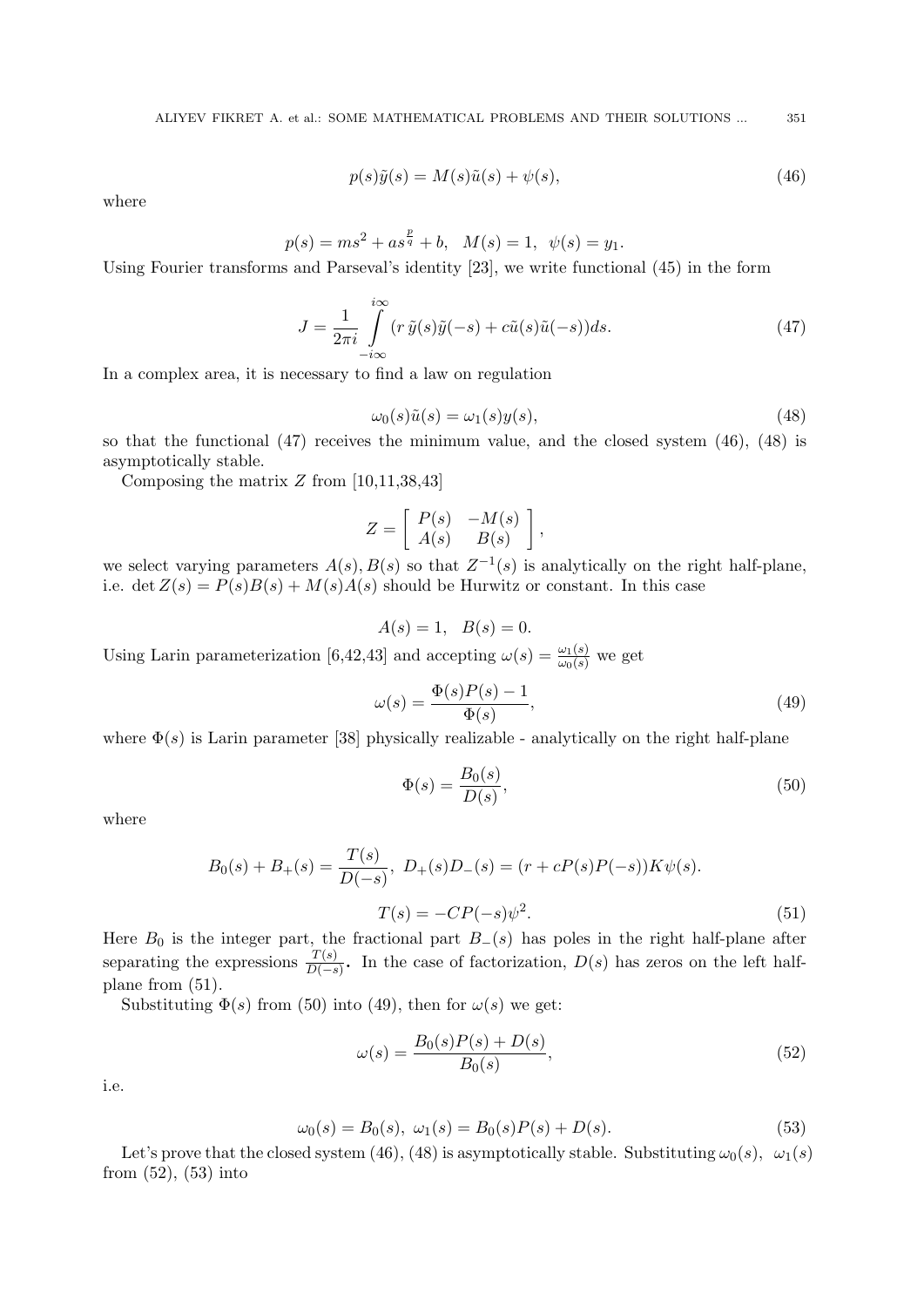$$
\det \left[ \begin{array}{cc} P(s) & -M(s) \\ \omega_1(s) & \omega_0(s) \end{array} \right] = D(s),
$$

we obtain that the closed system is asymptotically stable.

Another parameterization, the so-called Youla-Kucera-Desoer [25,35,74], unlike [38,42,43], suggest choosing  $\alpha(s)$ ,  $\beta(s)$  will satisfy the following

$$
P(s)\beta(s) + M\alpha(s) = 1
$$

Diophantine equation which is a special case of Larin's parametrization [10,38,42,43].

4.3. **Asymptotic method.** For a sufficiently large  $m >> 1$  as in (10) we accept  $\varepsilon = \frac{1}{m}$  $\frac{1}{m}$  and we have equation (23) which includes  $\varepsilon$ , where, as in (10), (11), and (39), we have

$$
D^{\frac{1}{q}}z(t) = (A_0 + \varepsilon A_1)z(t) + \varepsilon Gu(t).
$$

Then looking for

$$
T = T^{(0)} + \varepsilon T^{(1)} = \begin{bmatrix} \hat{T}_1^{(0)} + \varepsilon \hat{T}_1^{(1)} & \hat{T}_2^{(0)} + \varepsilon \hat{T}_2^{(1)} \\ \hat{T}_3^{(0)} + \varepsilon \hat{T}_3^{(1)} & \hat{T}_4^{(0)} + \varepsilon \hat{T}_4^{(1)} \end{bmatrix}, \quad R = \frac{1}{\varepsilon} \hat{R}.
$$

For *K* from (40) we have the following expression

$$
K = -\hat{R}^{-1}G'[\hat{T}_3^{(0)}\hat{T}_1^{(0)}{}^{-1} + \varepsilon(-\hat{T}_3^{(0)}T_1^{(0)}{}^{-1}T_1^{(1)}T_1^{(0)}{}^{-1} + T_3^{(1)}T_1^{(0)}{}^{-1})],
$$

where  $\hat{T}_3^{(0)}$  $\hat{T}^{(0)}_{3},\,\hat{T}^{(0)}_{1}$  $T_1^{(0)}, T_1^{(1)}, T_3^{(1)}$  are defined from [20].

Now, using a particular method, we can redistribute  $\omega_0(s)$ ,  $\omega_1(s)$  (48), when equation (43) for a sufficiently large  $m \gg 1$  goes to the form

$$
\ddot{y} + \varepsilon a D^{\alpha} y + \varepsilon b y = \varepsilon u(t)
$$

and for the given case

$$
P = s^2 + \varepsilon a s^{\frac{p}{q}} + \varepsilon b = P_0(s) + \varepsilon P_1(s), \ \ M = \varepsilon, \ \psi = y_1,
$$

where  $P_0(s) = s^2$ ,  $P_1(s) = as^{\frac{p}{q}} + b$ , and as a result of this,  $D(s)D(-s)$  at the first approximation with respect to the small parameter  $\varepsilon$  has the form

$$
D(s)D(-s) \approx c\psi_1^2 s^4 - 2ac\varepsilon s^{2+\frac{p}{q}} - 2\psi_1^2 b\varepsilon s^2 + r
$$
\n(54)

and further

$$
T(s) = -c(s^2 - \varepsilon as^{\frac{p}{q}} + \varepsilon b)\psi_1^2.
$$

Similarly to the previous case, it is possible to determine  $\omega_0(s)$ ,  $\omega_1(s)$  at the first approximation with respect to a small parameter  $\varepsilon$ . Indeed, from (54) we represent  $D(s)D(-s)$  in the following form with the notation  $\rho = s^{\frac{2}{\varepsilon}}, \quad p = 2k$ 

$$
D(\rho)D(-\rho) = c\psi_1^2(\rho^{2q} + 0\rho^{2q-1} + \dots + 0\rho^{q+k+1} - \frac{2a}{\psi_1^2}\varepsilon\rho^{q+k} + 0\rho^{q+k-1} + \dots + 0\rho^{q+1} - \frac{2b}{c}\varepsilon\rho^q + 0\rho^{q-1} + \dots + 0\rho + \frac{r}{c\psi_1^2}.
$$
\n(55)

Now we factorize the polynomial (55) in the following form

$$
D(\rho) = \sqrt{c}\psi_1(\rho^q + (L' + G'\Pi)N),
$$

where in this case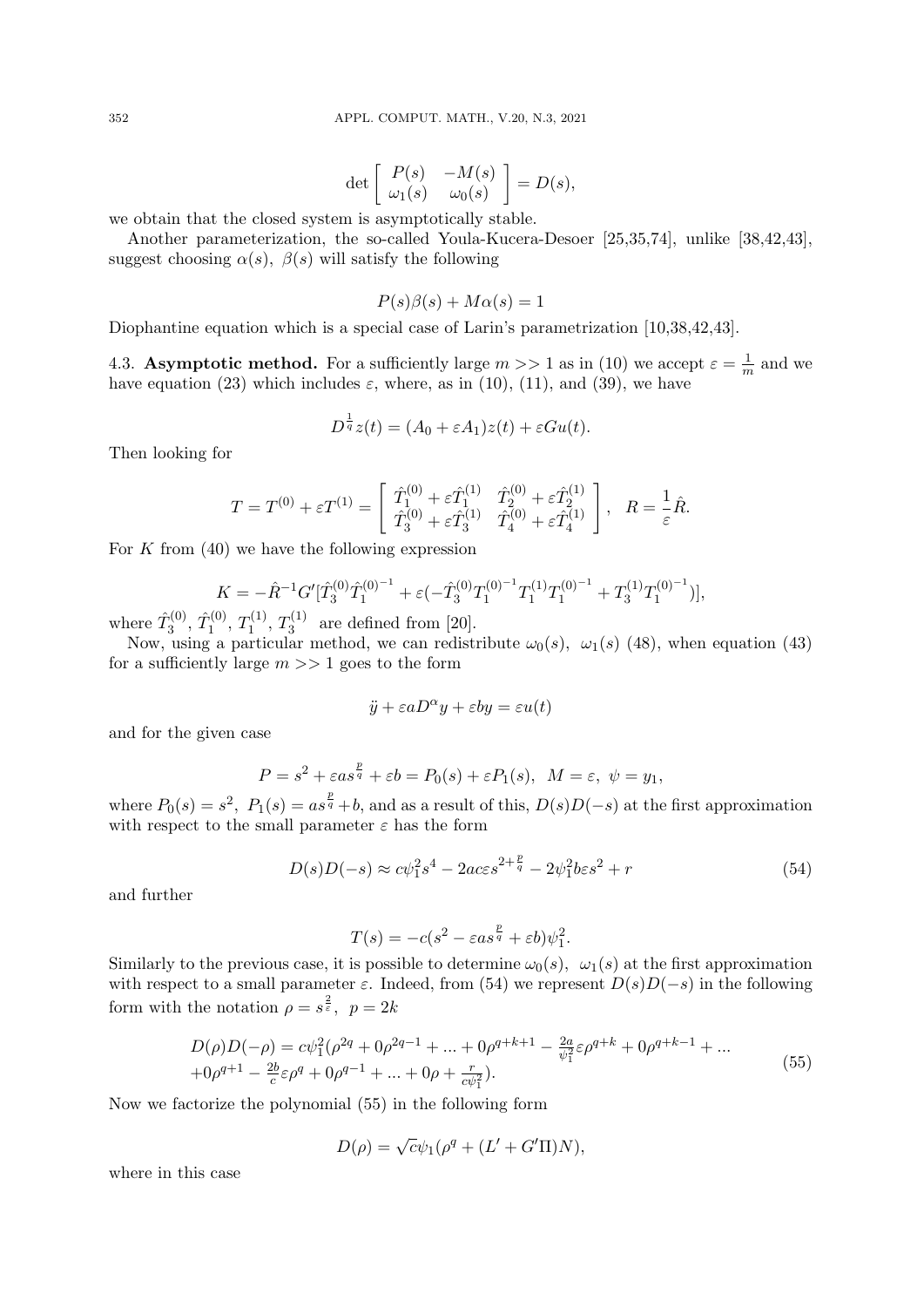$$
L = 0, \quad G = \begin{bmatrix} 0 \\ 0 \\ \vdots \\ 1 \end{bmatrix}, \quad N(\rho) = \begin{bmatrix} 1 \\ \rho \\ \vdots \\ \rho^{q-1} \end{bmatrix},
$$

and the matrix  $\Pi$  is a positive definite solution to the following matrix algebraic Riccati equation [12,21,37,39-41]

$$
\Pi F + F'\Pi - (\Pi G + L)(G'\Pi + L') + R = 0.
$$
\n(56)

Here *F, R* are block diagonal matrices respectively

$$
F = \left[\begin{array}{cccc} 0 & 1 & 0 & \dots & 0 \\ 0 & 0 & 1 & \dots & 0 \\ \dots & \dots & \dots & \dots & \dots \\ 0 & 0 & 0 & \dots & 1 \\ 0 & 0 & 0 & \dots & 0 \end{array}\right], \quad R = R_0 + R'_1 + R_1,
$$

$$
R_0 = diag[r, 0, ..., 0, -2ac\varepsilon, 0, ..., 0],
$$

 $R_1 = diag\left[0, ..., 0, \frac{b}{c}\right]$  $\frac{b}{c}\varepsilon$ , ..., 0], *F*,  $R = \tilde{R}_0 + \varepsilon \tilde{R}_1$ ,  $\tilde{R}_0 = diag [r, 0, ..., 0]$ ,  $\tilde{R}_1 = diag\left[0, ..., -rac, 0, ..., \frac{b}{c}\right]$  $(\frac{b}{c}, 0, \ldots, 0]$ . Choosing such a solution  $\Pi$ , the equation (56) so that the matrices

$$
F - G(L' + G'\Pi) \tag{57}
$$

are Hurwitz, i.e. the eigenvalues of (57) lie in the left-half plane.

Now we are looking for (56) in the form

$$
\Pi=\Pi_0+\varepsilon\Pi_1.
$$

For  $\Pi_0$ ,  $\Pi_1$  we have the following

$$
\Pi_0 F + F' \Pi_0 - \Pi_0 G G' \Pi_0 + \tilde{R}_0 = 0,
$$
\n(58)

$$
\Pi_1(F - GG'\Pi_0) + (F' - \Pi_0 GG')\Pi_1 + \tilde{R}_1 = 0,
$$
\n(59)

i.e. solving Riccati equation (58) with respect to  $\Pi_0$  we find a solution so that the matrix  $F - GG' \Pi_0$  is Hurwitz. Further solving the Lyapunov equation (59) we get  $\Pi_1 \geq 0$  and we restore the factorized polynomial  $[9,34]$   $D(s)$  in the following form

$$
D(s) = D_0(s) + \varepsilon D_1(s),
$$

where

$$
D_0(s) = \sqrt{c}\psi_1(s^2 + G'\Pi_0 N(s)), \ D_1(s) = \sqrt{c}\psi_1 G'\Pi N(s),
$$
  

$$
N(s) = \left[1, s^{2/q}, s^{2\left(1-\frac{1}{q}\right)}\right].
$$

We can easily show that in this case from (51) has the representation

$$
T(s) = -\psi_1^2 c s^2 + \varepsilon (a s^{\frac{p}{q}} - b) c \psi_1^2.
$$

Then from (51)  $B_0(s) = -\psi_1 \sqrt{c}$  and therefore from (53)

$$
\omega_0(s) = -\psi_1 \sqrt{c},
$$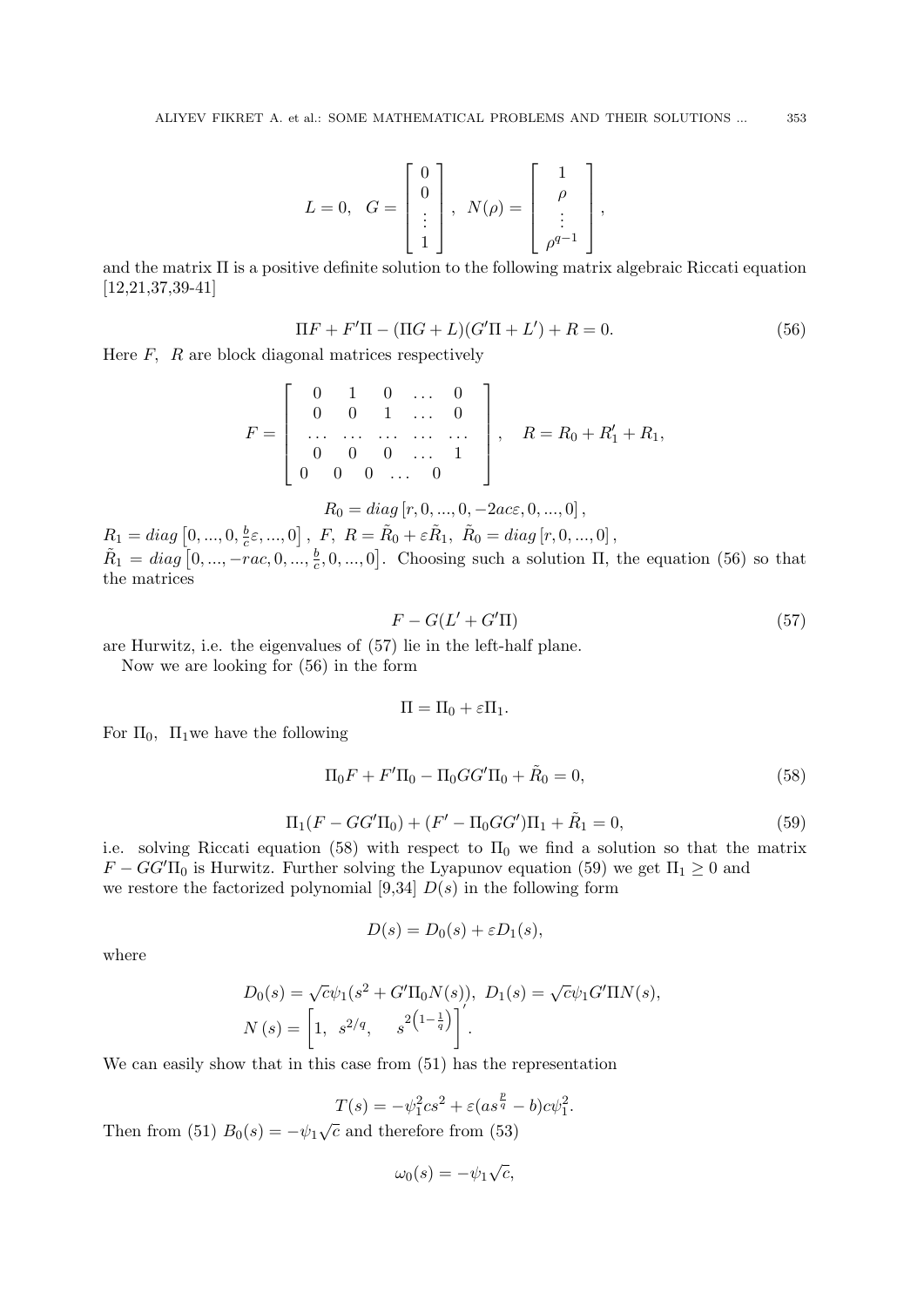$$
\omega_1(s) = (-\psi_1 \sqrt{c} P_0(s) + D_0(s)) + \varepsilon (-\psi_1 \sqrt{c} P_1(s) + D_1(s)).
$$

Now we can easily prove that the corresponding closed system is asymptotically stable equal to  $D_0(s) + \varepsilon D_1(s)$  which is equal in the first approximation to Hurwitz polynomial  $D(s)$ .

### 5. DISCRETIZATION OF THE PROBLEM  $(2)$ ,  $(3)$

5.1. **Reduction the Cauchy problem** (2)**, (3) to the Volterra integral equation of the second kind with respect to**  $y''$ **.** We consider the following initial problem for a secondorder ordinary linear differential equation with constant coefficients and fractional derivatives [1,7,18,51,52,53,59] in subordinate terms, i.e.

$$
y''(t) + aD^{\alpha}y(t) + by(t) = f(t), \quad t > 0, \quad \alpha \in (1, 2), \tag{60}
$$

$$
\begin{cases}\ny(0) = 0, \\
y'(0) = y_{10},\n\end{cases} (61)
$$

where the coefficients  $a, b$  of the equation (60) and initial data  $y_{10}$  - given real numbers, the right-hand part of the equation (60)- given continuous real-valued function,  $y(t)$  - the required function. The initial problem (60), (61) is reduced to the Volterra integral equation of the second kind with respect  $y''(t)$ .

Let's perform the following transformation:

$$
D^{\alpha}y(t) = D^{\alpha - 1}Dy(t) = DD^{\alpha - 1}y(t),
$$

where  $D = \frac{d}{dt}$ ,  $\alpha - 1 \in (0, 1)$ *.* Then

$$
D^{\alpha - 1}y(t) = D \int_{0}^{t} \frac{(t - \tau)^{1 - \alpha}}{(1 - \alpha)!} y(\tau) d\tau,
$$
\n(62)

and

$$
D^{\alpha}y(t) = D^2 \int\limits_0^t \frac{(t-\tau)^{1-\alpha}}{(1-\alpha)!} y(\tau) d\tau.
$$
 (63)

Now we transform the integral in (63) so that the differentiation can be introduced under the integral sign:

$$
\int_{0}^{t} \frac{(t-\tau)^{1-\alpha}}{(1-\alpha)!} y(\tau) d\tau = -\int_{0}^{t} y(\tau) d\tau \frac{(t-\tau)^{2-\alpha}}{(2-\alpha)!},
$$
\n(64)

considering  $2 - \alpha > 0$ , we integrate the integral in (64) by parts:

$$
-\int_{0}^{t} y(\tau)d_{\tau} \frac{(t-\tau)^{2-\alpha}}{(2-\alpha)!} = -\frac{(t-\tau)^{2-\alpha}}{(2-\alpha)!} y(\tau) \Big|_{\tau=0}^{t} + \int_{0}^{t} \frac{(t-\tau)^{2-\alpha}}{(2-\alpha)!} y'(\tau)d\tau =
$$
\n
$$
=\frac{t^{2-\alpha}}{(2-\alpha)!} y(0) + \int_{0}^{t} \frac{(t-\tau)^{2-\alpha}}{(2-\alpha)!} y'(\tau)d\tau = \int_{0}^{t} \frac{(t-\tau)^{2-\alpha}}{(2-\alpha)!} y'(\tau)d\tau,
$$
\n(65)

for obtaining  $(65)$ , we take into account the first condition from  $(61)$ . Then from  $(62)$  we get:

$$
D^{\alpha-1}y(t) = D \int_{0}^{t} \frac{(t-\tau)^{1-\alpha}}{(1-\alpha)!} y(\tau) d\tau = D \int_{0}^{t} \frac{(t-\tau)^{2-\alpha}}{(2-\alpha)!} y'(\tau) d\tau = \int_{0}^{t} \frac{(t-\tau)^{1-\alpha}}{(1-\alpha)!} y'(\tau) d\tau.
$$
 (66)

In the obtained integral (66) we will carry out the above operation again, i.e.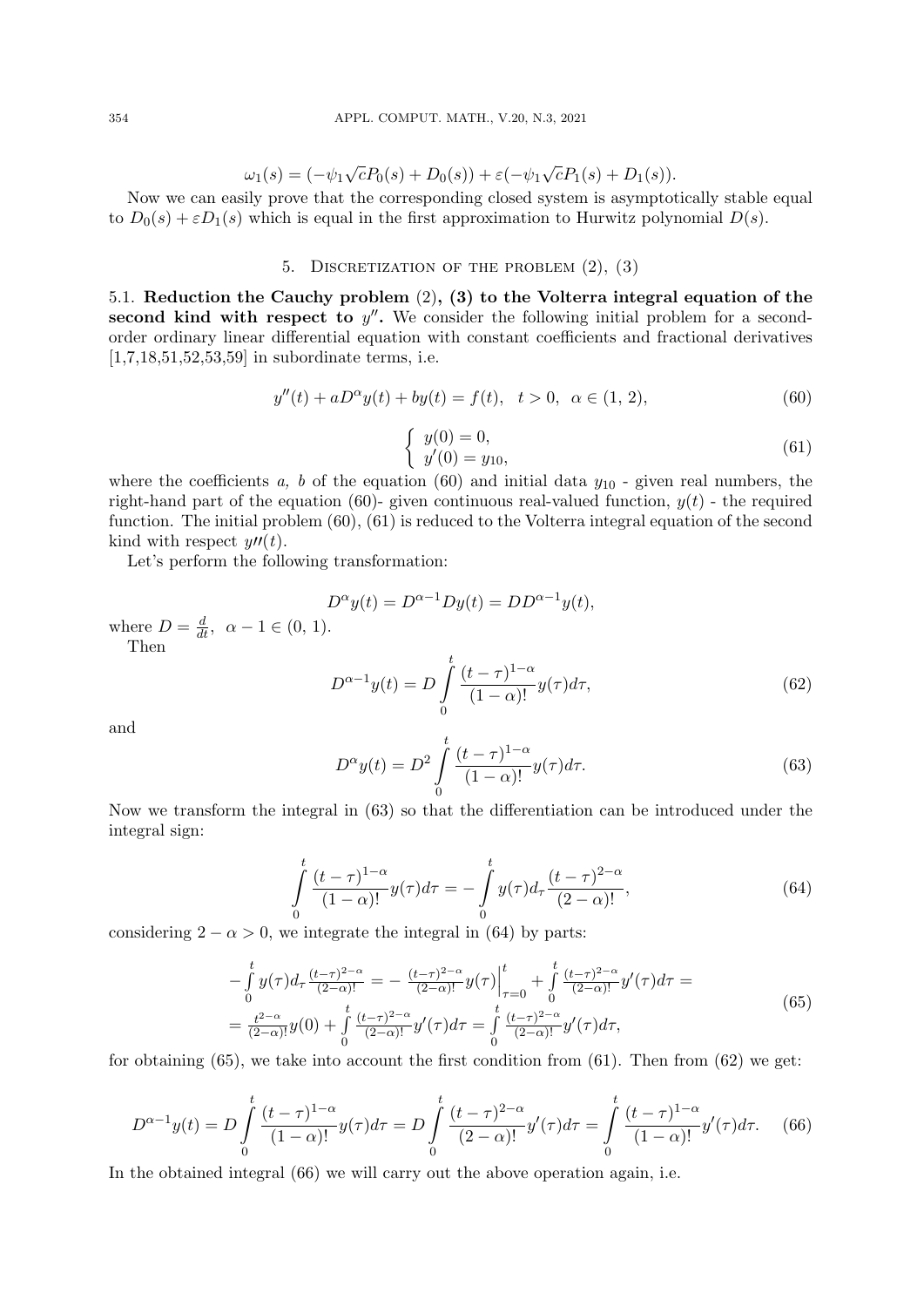$$
\int_{0}^{t} \frac{(t-\tau)^{1-\alpha}}{(1-\alpha)!} y'(\tau) d\tau = -\int_{0}^{t} y'(\tau) d\tau \frac{(t-\tau)^{2-\alpha}}{(2-\alpha)!} = -\frac{(t-\tau)^{2-\alpha}}{(2-\alpha)!} y'(\tau) \Big|_{\tau=0}^{t} + \int_{0}^{t} \frac{(t-\tau)^{2-\alpha}}{(2-\alpha)!} y''(\tau) d\tau =
$$
\n
$$
= \frac{t^{2-\alpha}}{(2-\alpha)!} y'(0) + \int_{0}^{t} \frac{(t-\tau)^{2-\alpha}}{(2-\alpha)!} y''(\tau) d\tau = \frac{t^{2-\alpha}}{(2-\alpha)!} y_{10} + \int_{0}^{t} \frac{(t-\tau)^{2-\alpha}}{(2-\alpha)!} y''(\tau) d\tau.
$$
\nThus from (63) we get:

$$
D^{\alpha}y(t) = DD^{\alpha-1}y(t) = D\left[\frac{t^{2-\alpha}}{(2-\alpha)!}y_{10} + \int_{0}^{t} \frac{(t-\tau)^{2-\alpha}}{(2-\alpha)!}y''(\tau)d\tau\right] =
$$
  
= 
$$
\frac{t^{1-\alpha}}{(1-\alpha)!}y_{10} + \int_{0}^{t} \frac{(t-\tau)^{1-\alpha}}{(1-\alpha)!}y''(\tau)d\tau.
$$
 (67)

Now we consider the third term on the left-hand side of (60):

$$
y(t) = \int_{0}^{t} y'(\tau) d\tau + y(0) = \int_{0}^{t} y'(\tau) d\tau = \int_{0}^{t} d\tau \left\{ \int_{0}^{\tau} y''(\eta) d\eta + y'(0) \right\} =
$$
  
\n
$$
= \int_{0}^{t} d\tau \int_{0}^{\tau} y''(\eta) d\eta + \int_{0}^{t} y_{10} d\tau =
$$
  
\n
$$
= \int_{0}^{t} y''(\eta) d\eta \int_{\eta}^{t} d\tau + y_{10} t = \int_{0}^{t} (t - \tau) y''(\tau) d\tau + y_{10} t.
$$
\n(68)

Now considering (67) and (68), the equation (60) takes the form:  $y''(t)+a\left[\frac{t^{1-\alpha}}{(1-\alpha)!}y_{10}+\right]$ *t* 0  $\frac{(t-\tau)^{1-\alpha}}{(1-\alpha)!}y''(\tau)d\tau$  +  $b \mid \int$ *t*  $\boldsymbol{0}$  $(t - \tau)y''(\tau)d\tau + y_{10}t$   $= f(t)$ or

$$
y''(t) + a \int_{0}^{t} \frac{(t-\tau)^{1-\alpha}}{(1-\alpha)!} y''(\tau) d\tau + b \int_{0}^{t} (t-\tau) y''(\tau) d\tau = f(t) - a \frac{t^{1-\alpha}}{(1-\alpha)!} y_{10} - by_{10}t,
$$

or

$$
y''(t) + \int_{0}^{t} K_{\alpha}(t - \tau)y''(\tau)d\tau = F(t), \quad t > 0,
$$
\n(69)

where

$$
K_{\alpha}(t-\tau) = a \frac{(t-\tau)^{1-\alpha}}{(1-\alpha)!} + b(t-\tau),
$$
  

$$
F(t) = f(t) - \left[ a \frac{t^{1-\alpha}}{(1-\alpha)!} + bt \right] y_{10}.
$$

Here we will discretize the Volterra integral equation of the second kind (69). 5.2. **Discretization.** Considering  $y(t) = y_n$ ,  $F(t) = F_n$  and

$$
y''(t) \approx \frac{y_{n+2} - 2y_{n+1} + y_n}{h^2},
$$

we obtain:

$$
\frac{y_{n+2} - 2y_{n+1} + y_n}{h^2} + h \sum_{k=0}^{n-1} K_{\alpha}(t_n - t_k) \frac{y_{k+2} - 2y_{k+1} + y_k}{h^2} = F_n, \quad n \ge 0,
$$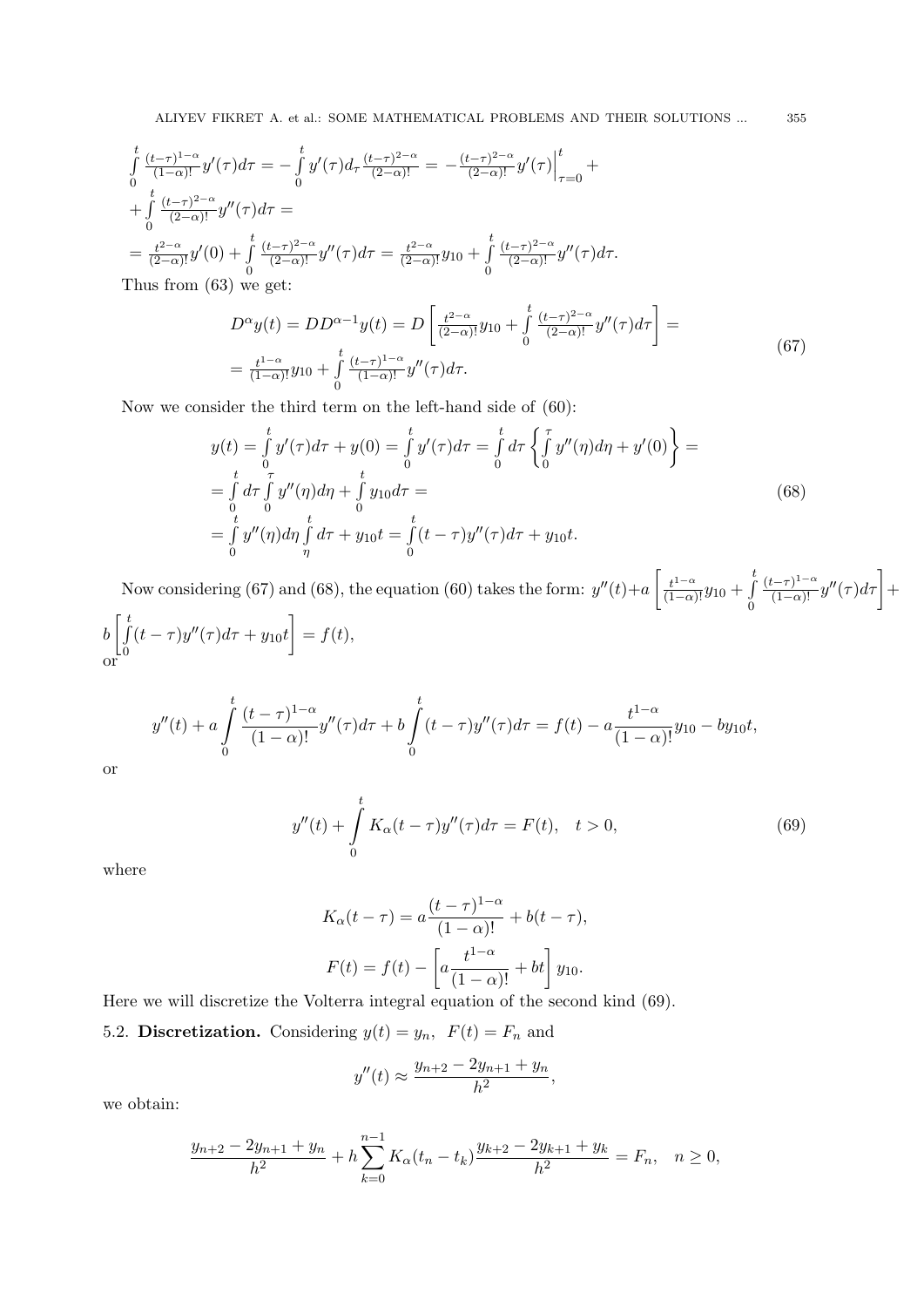where *h*-step,  $t = t_n$ ,  $t_0 = 0$ ,  $\tau = t_k = kh$ .

Then the obtained system of algebraic equations will take the form [31,36,37]:

$$
y_{n+2} = 2y_{n+1} - y_n - h \sum_{k=0}^{n-1} \left[ a \frac{(t_n - t_k)^{1-\alpha}}{(1-\alpha)!} + b(t_n - t_k) \right] (y_{k+2} - 2y_{k+1} + y_k) +
$$
  
+
$$
h^2 \left\{ f_n - \left[ a \frac{t_n^{1-\alpha}}{(1-\alpha)!} + bt_n \right] y_{10} \right\}, \quad n \ge 0, \quad f_n = f(t_n), \ f_0 = f(0).
$$
 (70)

5.3. **The case of even indices.** Representing (70) for an even and an odd indices, we obtain the following pair of relations:

$$
y_{2m} = 2y_{2m-1} - y_{2m-2} - h \sum_{k=0}^{2m-3} \left[ a \frac{(t_{2m-2}-t_k)^{1-\alpha}}{(1-\alpha)!} + b(t_{2m-2}-t_k) \right] (y_{k+2} - 2y_{k+1} + y_k) ++ h^2 \left\{ f_{2m-2} - \left[ a \frac{t_{2m-2}^{1-\alpha}}{(1-\alpha)!} + bt_{2m-2} \right] y_{10} \right\}, m \ge 1,
$$
y_{2m} = \left\{ 2 - h \left[ a \frac{(t_{2m-2}-t_{2m-3})^{1-\alpha}}{(1-\alpha)!} + b(t_{2m-2}-t_{2m-3}) \right] \right\} y_{2m-1} ++ \left\{ -1 - h \left[ a \frac{(t_{2m-2}-t_{2m-3})^{1-\alpha}}{(1-\alpha)!} + b(t_{2m-2}-t_{2m-4}) \right] ++ 2h \left[ a \frac{(t_{2m-2}-t_{2m-3})^{1-\alpha}}{(1-\alpha)!} + b(t_{2m-2}-t_{2m-3}) \right] \right\} y_{2m-2} ++ \left\{ -h \left[ a \frac{(t_{2m-2}-t_{2m-3})^{1-\alpha}}{(1-\alpha)!} + b(t_{2m-2}-t_{2m-3}) \right] -- h \left[ a \frac{(t_{2m-2}-t_{2m-5})^{1-\alpha}}{(1-\alpha)!} + b(t_{2m-2}-t_{2m-5}) \right] ++ 2h \left[ a \frac{(t_{2m-2}-t_{2m-4})^{1-\alpha}}{(1-\alpha)!} + b(t_{2m-2}-t_{2m-4}) \right] \right\} y_{2m-3} ++ \sum_{k=2}^{2m-4} \left\{ -h \left[ a \frac{(t_{2m-2}-t_k)^{1-\alpha}}{(1-\alpha)!} + b(t_{2m-2}-t_{k-1}) \right] --h \left[ a \frac{(t_{2m-2}-t_{k-2})^{1-\alpha}}{(1-\alpha)!} + b(t_{2m-2}-t_{k-2}) \right] \right\} y_k ++ \left\{ 2h \left[ a \frac{(t_{2m-2}-t_{k-1})^{1-\alpha}}{(1-\alpha)!} + b(t_{2m-2}-t_{0}) \
$$
$$

Thus  $(71)$  is a discrete version of problem  $(2)$ ,  $(3)$  when the index is even. 5.4. **Odd indices.** Now we consider the case when the indices are odd, i.e.

$$
y_{2m+1} = 2y_{2m} - y_{2m-1} -
$$
  
\n
$$
-h \sum_{k=0}^{2m-2} \left[ a \frac{(t_{2m-1} - t_k)^{1-\alpha}}{(1-\alpha)!} + b(t_{2m-1} - t_k) \right] (y_{k+2} - 2y_{k+1} + y_k) +
$$
  
\n
$$
+h^2 \left\{ f_{2m-1} - \left[ a \frac{t_{2m-1}^{1-\alpha}}{(1-\alpha)!} + bt_{2m-1} \right] y_{10} \right\}, \quad m \ge 1.
$$

Similarly to (71), we group the resulting expression as follows:

$$
y_{2m+1} = \left\{ \left( 2 - h \left[ a \frac{(t_{2m-1} - t_{2m-2})^{1-\alpha}}{(1-\alpha)!} + b(t_{2m-1} - t_{2m-2}) \right] \right) \right\} \times
$$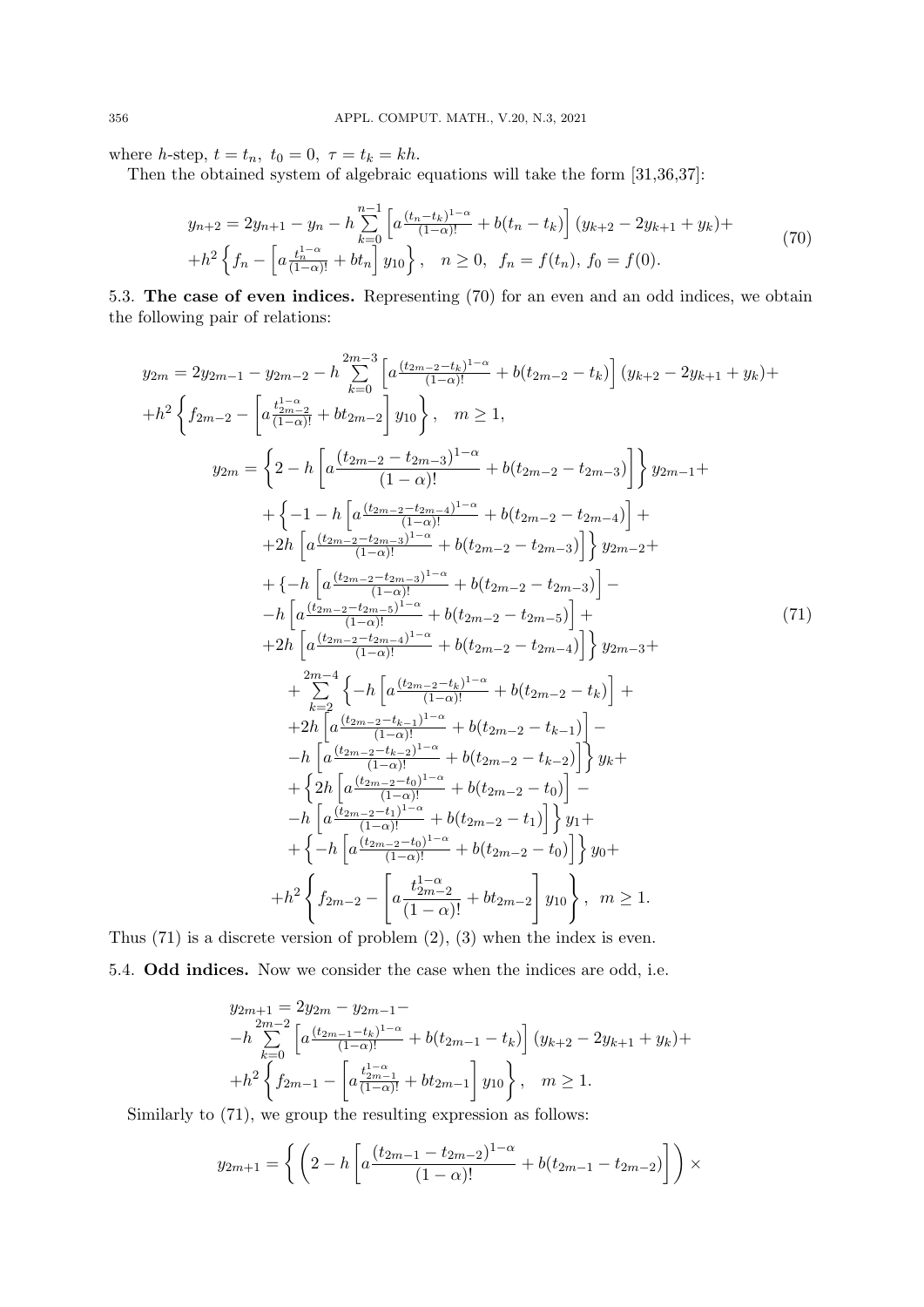$$
\times \left(2 - h \left[a\frac{(t_{2m-2} - t_{2m-3})^{1-\alpha}}{(1-\alpha)!} + b(t_{2m-2} - t_{2m-3})\right]\right) -
$$
\n
$$
-1 - h \left[a\frac{(t_{2m-1} - t_{2m-3})^{1-\alpha}}{(1-\alpha)!} + b(t_{2m-1} - t_{2m-3})\right] +
$$
\n
$$
+2h \left[a\frac{(t_{2m-1} - t_{2m-2})^{1-\alpha}}{(1-\alpha)!} + b(t_{2m-1} - t_{2m-2})\right] \text{ } y_{2m-1} +
$$
\n
$$
+ \left\{\left(2 - h \left[a\frac{(t_{2m-1} - t_{2m-2})^{1-\alpha}}{(1-\alpha)!} + b(t_{2m-1} - t_{2m-2})\right]\right) \times
$$
\n
$$
\times \left(-1 - h \left[a\frac{(t_{2m-2} - t_{2m-4})^{1-\alpha}}{(1-\alpha)!} + b(t_{2m-2} - t_{2m-4})\right] +
$$
\n
$$
+2h \left[a\frac{(t_{2m-2} - t_{2m-3})^{1-\alpha}}{(1-\alpha)!} + b(t_{2m-2} - t_{2m-3})\right]\right) -
$$
\n
$$
-h \left[a\frac{(t_{2m-1} - t_{2m-3})^{1-\alpha}}{(1-\alpha)!} + b(t_{2m-1} - t_{2m-3})\right] -
$$
\n
$$
+2h \left[a\frac{(t_{2m-1} - t_{2m-3})^{1-\alpha}}{(1-\alpha)!} + b(t_{2m-1} - t_{2m-3})\right] -
$$
\n
$$
-h \left[a\frac{(t_{2m-1} - t_{2m-3})^{1-\alpha}}{(1-\alpha)!} + b(t_{2m-1} - t_{2m-2})\right] \text{ } y_{2m-2} +
$$
\n
$$
+ \left\{\left(2 - h \left[a\frac{(t_{2m-2} - t_{2m-3})^{1-\alpha}}{(1-\alpha)!} + b(t_{2m-2} - t_{2m-3})\right] -
$$
\n
$$
-h \left[a\frac{(t_{2m-2} - t_{2m-3})^{1-\alpha}}{(1-\alpha)!} + b(t_{2m-2} - t_{2m-
$$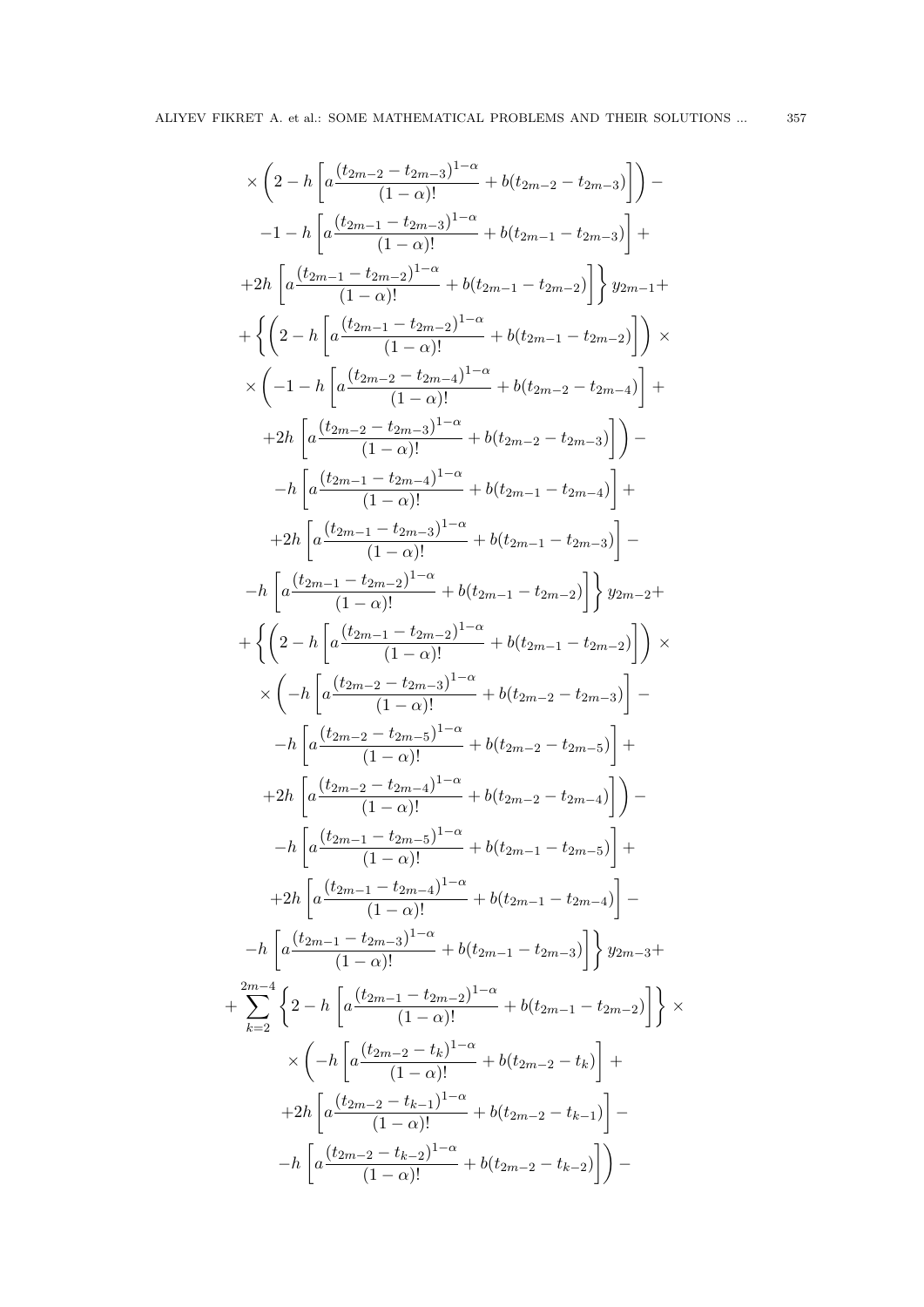$$
-h\left[a\frac{(t_{2m-1}-t_{k-2})^{1-\alpha}}{(1-\alpha)!}+b(t_{2m-1}-t_{k-2})\right]+\n+2h\left[a\frac{(t_{2m-1}-t_{k-1})^{1-\alpha}}{(1-\alpha)!}+b(t_{2m-1}-t_{k-1})\right]-\n-h\left[a\frac{(t_{2m-1}-t_{k})^{1-\alpha}}{(1-\alpha)!}+b(t_{2m-1}-t_{k})\right]\right\}y_{k}+\n+ \left\{\left(2-h\left[a\frac{(t_{2m-1}-t_{2m-2})^{1-\alpha}}{(1-\alpha)!}+b(t_{2m-1}-t_{2m-2})\right]\right)\times\n\times\left(2h\left[a\frac{(t_{2m-2}-t_{0})^{1-\alpha}}{(1-\alpha)!}+b(t_{2m-2}-t_{0})\right]-\n-h\left[a\frac{(t_{2m-2}-t_{1})^{1-\alpha}}{(1-\alpha)!}+b(t_{2m-2}-t_{1})\right]\right)+\n+2h\left[a\frac{(t_{2m-1}-t_{0})^{1-\alpha}}{(1-\alpha)!}+b(t_{2m-1}-t_{0})\right]-\n-h\left[a\frac{(t_{2m-1}-t_{0})^{1-\alpha}}{(1-\alpha)!}+b(t_{2m-1}-t_{1})\right]\right\}y_{1}+\n+ \left\{\left(2-h\left[a\frac{(t_{2m-1}-t_{2m-2})^{1-\alpha}}{(1-\alpha)!}+b(t_{2m-1}-t_{2m-2})\right]\right)\times\n\times\left(-h\left[a\frac{(t_{2m-1}-t_{0})^{1-\alpha}}{(1-\alpha)!}+b(t_{2m-2}-t_{0})\right]\right)-\n-h\left[a\frac{(t_{2m-1}-t_{0})^{1-\alpha}}{(1-\alpha)!}+b(t_{2m-1}-t_{0})\right]\right\}y_{0}+\n+ \left\{h^{2}\left(2-h\left[a\frac{(t_{2m-1}-t_{2m-2})^{1-\alpha}}{(1-\alpha)!}+b(t_{2m-1}-t_{2m-2})\right]\right)\times\n\times\left(f_{2m-2}-\left[a\frac{t_{2m-2}^{1-\alpha}}{(1-\alpha)!}+b(t_{2m-1}-t_{2m-2})\right]\right)\right.\times\n+ h^{2}\left\{f_{2m-1}-\left[a\frac{t_{2m-1}^{1-\alpha}}{(1
$$

Thus, (72) is an odd variant of the discretization of the Cauchy problem (2), (3).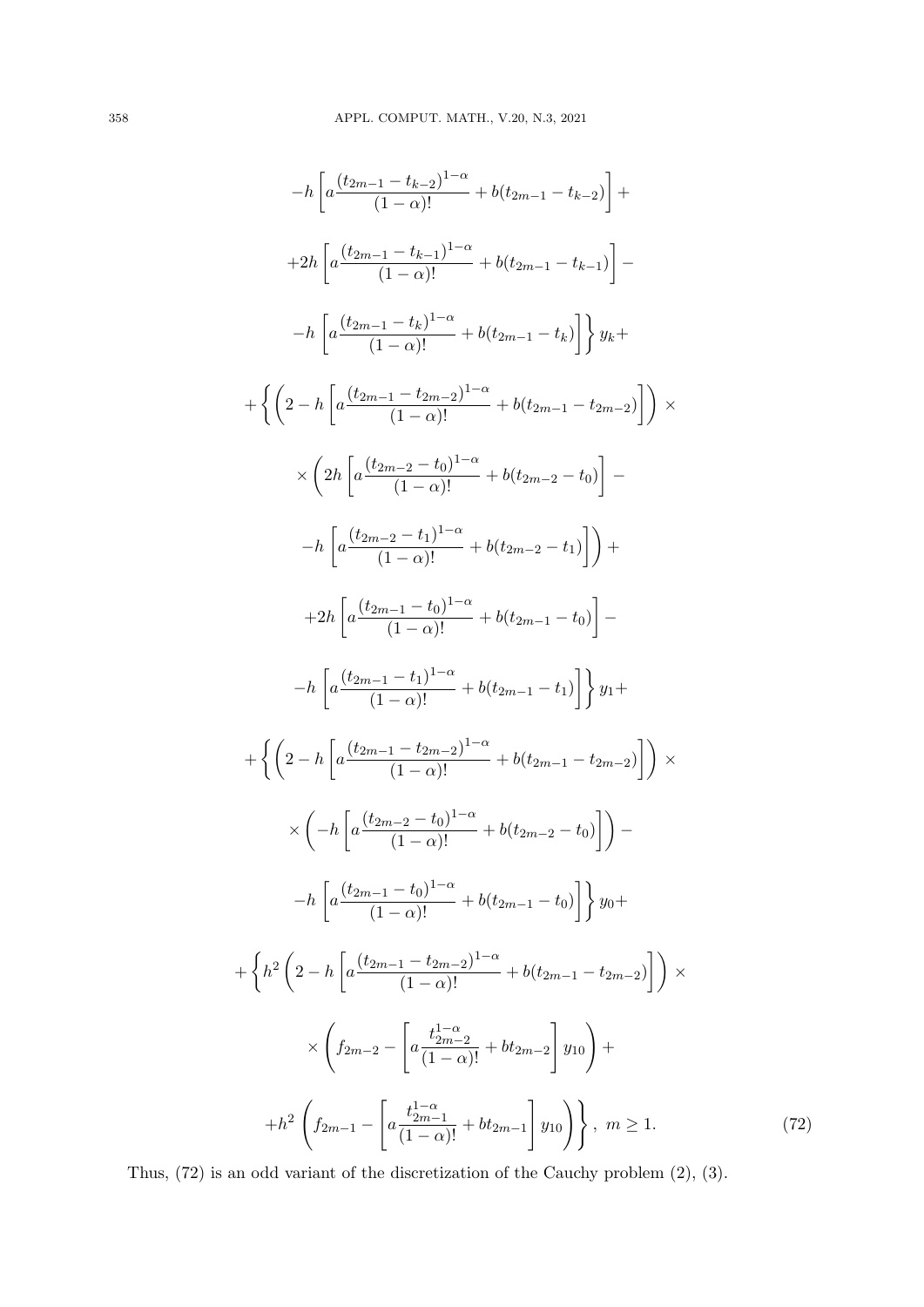5.5. **Combining the discretization of even and odd cases as a system.** We take the following notation:

$$
w_k = \left(\begin{array}{c} y_{2k} \\ y_{2k+1} \end{array}\right), \ k \ge 0. \tag{73}
$$

Then combining (71) and (72), taking into account (73), we obtain the following representation for the system of algebraic equations:

$$
w_m = \sum_{k=0}^{m-1} A^{(k)} w_k + F_m, \ m \ge 1,
$$
\n(74)

where

$$
A^{(k)} = \begin{pmatrix} A_{11}^{(k)} & A_{12}^{(k)} \\ A_{21}^{(k)} & A_{22}^{(k)} \end{pmatrix}, k \ge 0, F_m = \begin{pmatrix} F_{m1} \\ F_{m2} \end{pmatrix},
$$
  
\n
$$
A_{11}^{(m-1)} = -1 - h \left[ a \frac{(t_{2m-2} - t_{2m-4})^{1-\alpha}}{(1-\alpha)!} + b(t_{2m-2} - t_{2m-4}) \right] +
$$
  
\n
$$
+2h \left[ a \frac{(t_{2m-2} - t_{2m-3})^{1-\alpha}}{(1-\alpha)!} + b(t_{2m-2} - t_{2m-3}) \right],
$$
  
\n
$$
A_{12}^{(m-1)} = 2 - h \left[ a \frac{(t_{2m-2} - t_{2m-3})^{1-\alpha}}{(1-\alpha)!} + b(t_{2m-2} - t_{2m-3}) \right],
$$
  
\n
$$
A_{21}^{(m-1)} = \left( 2 - h \left[ a \frac{(t_{2m-1} - t_{2m-2})^{1-\alpha}}{(1-\alpha)!} + b(t_{2m-1} - t_{2m-2}) \right] \right) \times
$$
  
\n
$$
\times \left( -1 - h \left[ a \frac{(t_{2m-2} - t_{2m-4})^{1-\alpha}}{(1-\alpha)!} + b(t_{2m-2} - t_{2m-4}) \right] +
$$
  
\n
$$
+2h \left[ a \frac{(t_{2m-2} - t_{2m-3})^{1-\alpha}}{(1-\alpha)!} + b(t_{2m-2} - t_{2m-3}) \right] -
$$
  
\n
$$
-h \left[ a \frac{(t_{2m-1} - t_{2m-3})^{1-\alpha}}{(1-\alpha)!} + b(t_{2m-1} - t_{2m-3}) \right] -
$$
  
\n
$$
-h \left[ a \frac{(t_{2m-1} - t_{2m-2})^{1-\alpha}}{(1-\alpha)!} + b(t_{2m-1} - t_{2m-2}) \right],
$$
  
\n
$$
A_{22}^{(m-1)} = \left( 2 - h \left[ a \frac{(t_{2m-1} - t_{2m-2})^{1-\alpha}}{(1-\alpha)!} + b(t_{2m-1
$$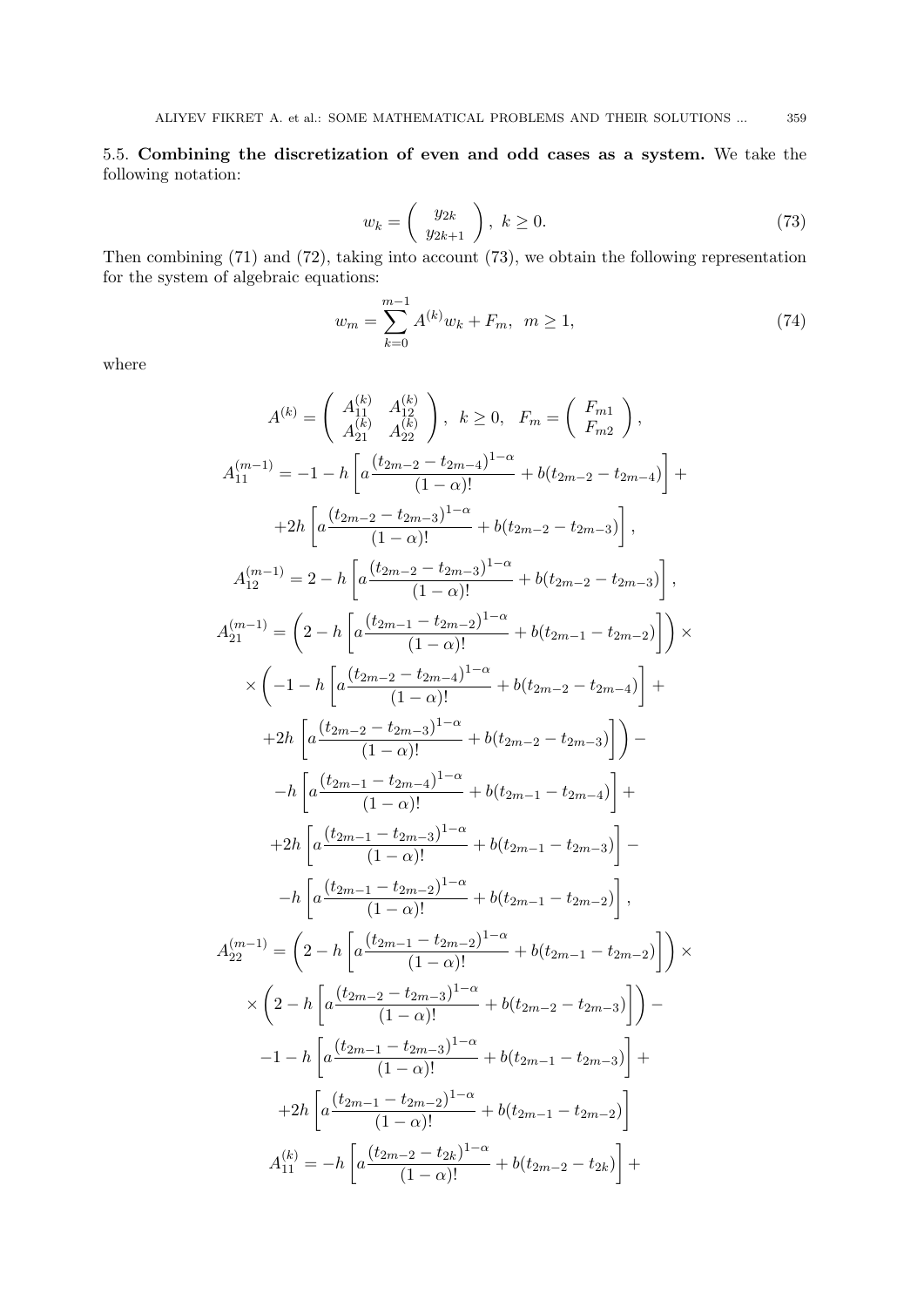$$
+2h\left[a\frac{(t_{2m-2}-t_{2k-1})^{1-\alpha}}{(1-\alpha)!}+b(t_{2m-2}-t_{2k-1})\right]-\n-h\left[a\frac{(t_{2m-2}-t_{2k-2})^{1-\alpha}}{(1-\alpha)!}+b(t_{2m-2}-t_{2k-2})\right], k=\overline{1,m-2},
$$
\n
$$
A_{12}^{(k)} = -h\left[a\frac{(t_{2m-2}-t_{2k+1})^{1-\alpha}}{(1-\alpha)!}+b(t_{2m-2}-t_{2k})\right]-\n-h\left[a\frac{(t_{2m-2}-t_{2k-1})^{-1-\alpha}}{(1-\alpha)!}+b(t_{2m-2}-t_{2k-1})\right], k=\overline{1,m-2},
$$
\n
$$
A_{21}^{(k)} = \left(2-h\left[a\frac{(t_{2m-2}-t_{2k-1})^{-1-\alpha}}{(1-\alpha)!}+b(t_{2m-2}-t_{2k-1})\right], k=\overline{1,m-2},
$$
\n
$$
A_{21}^{(k)} = \left(2-h\left[a\frac{(t_{2m-2}-t_{2k})^{-1-\alpha}}{(1-\alpha)!}+b(t_{2m-2}-t_{2k-1})\right]\right)+\n+2h\left[a\frac{(t_{2m-2}-t_{2k-1})^{-1-\alpha}}{(1-\alpha)!}+b(t_{2m-2}-t_{2k-1})\right]-\n-h\left[a\frac{(t_{2m-2}-t_{2k-2})^{-1-\alpha}}{(1-\alpha)!}+b(t_{2m-2}-t_{2k-2})\right]\right)-\n-h\left[a\frac{(t_{2m-1}-t_{2k-2})^{-1-\alpha}}{(1-\alpha)!}+b(t_{2m-1}-t_{2k-2})\right]+\n+2h\left[a\frac{(t_{2m-1}-t_{2k-2})^{-1-\alpha}}{(1-\alpha)!}+b(t_{2m-1}-t_{2k-1})\right]-\n-h\left[a\frac{(t_{2m-1}-t_{2k-1})^{-1-\alpha}}{(1-\alpha)!}+b(t_{2m-1}-t_{2k-1})\right]-\n-h\left[a\frac{(t_{2m-1}-t_{2k-1})^{-1-\alpha}}{(1-\alpha)!}+b(t_{2m-1}-t_{2k-1})\right]+\n+2h\left[a\frac{(t_{2m-2}-t_{2k+1})^{-
$$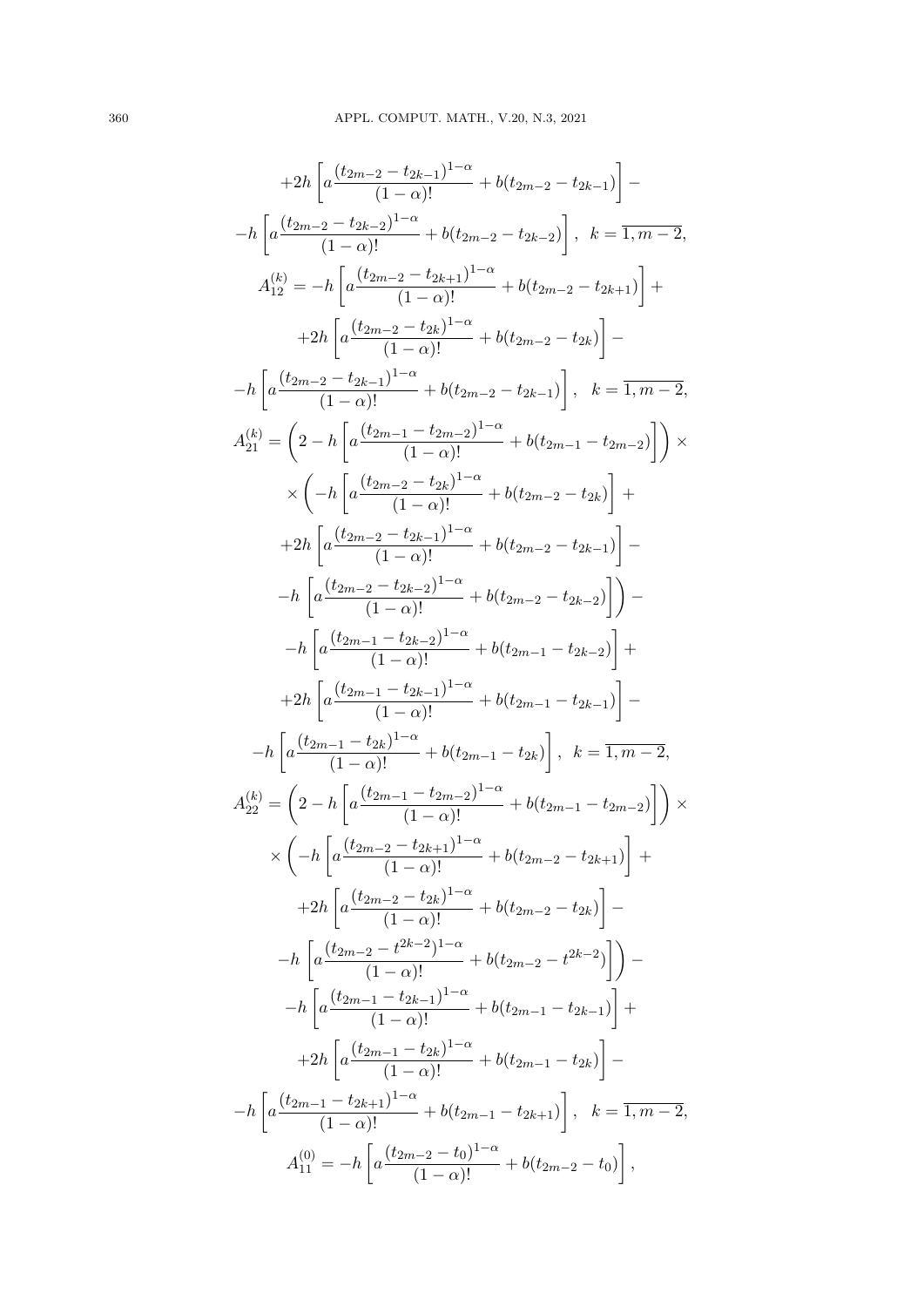$$
A_{12}^{(0)} = 2h \left[ a \frac{(t_{2m-2} - t_0)^{1-\alpha}}{(1-\alpha)!} + b(t_{2m-2} - t_0) \right] -
$$
  
\n
$$
-h \left[ a \frac{(t_{2m-2} - t_1)^{1-\alpha}}{(1-\alpha)!} + b(t_{2m-2} - t_1) \right],
$$
  
\n
$$
A_{21}^{(0)} = \left( 2 - h \left[ a \frac{(t_{2m-1} - t_{2m-2})^{1-\alpha}}{(1-\alpha)!} + b(t_{2m-1} - t_{2m-2}) \right] \right) \times
$$
  
\n
$$
\times \left( -h \left[ a \frac{(t_{2m-2} - t_0)^{1-\alpha}}{(1-\alpha)!} + b(t_{2m-2} - t_0) \right] \right) -
$$
  
\n
$$
-h \left[ a \frac{(t_{2m-1} - t_0)^{1-\alpha}}{(1-\alpha)!} + b(t_{2m-1} - t_0) \right],
$$
  
\n
$$
A_{22}^{(0)} = \left( 2 - h \left[ a \frac{(t_{2m-1} - t_{2m-2})^{1-\alpha}}{(1-\alpha)!} + b(t_{2m-1} - t_{2m-2}) \right] \right) \times
$$
  
\n
$$
\times \left( 2h \left[ a \frac{(t_{2m-2} - t_0)^{1-\alpha}}{(1-\alpha)!} + b(t_{2m-2} - t_0) \right] -
$$
  
\n
$$
-h \left[ a \frac{(t_{2m-2} - t_1)^{1-\alpha}}{(1-\alpha)!} + b(t_{2m-2} - t_1) \right] \right) +
$$
  
\n
$$
+2h \left[ a \frac{(t_{2m-1} - t_0)^{1-\alpha}}{(1-\alpha)!} + b(t_{2m-1} - t_0) \right] -
$$
  
\n
$$
-h \left[ a \frac{(t_{2m-1} - t_1)^{1-\alpha}}{(1-\alpha)!} + b(t_{2m-1} - t_1) \right],
$$
  
\n
$$
F_{m1} = h^2 \left\{ f_{2m-2} - \left[ a \frac{t_{2m-2}^{1-\alpha}}{(1-\alpha)!} + b(t_{2m-1} - t_{2m-2}) \right
$$

5.6. **A classical analogue of the discretization of the problem (2), (3).** Now (74) can be represented in the form:

$$
w_m = A^{(m-1)}w_{m-1} + \sum_{k=0}^{m-2} A^{(k)}w_k + F_m, \quad m \ge 1.
$$
 (75)

Expressing the sum in  $(75)$  all terms through  $w_0$ , we have:

$$
w_m = A^{(m-1)}w_{m-1} + \left[1 + \sum_{j=1}^{m-2} \sum_{m-2 \ge i_j > i_{j-1} > \ldots > i_2 > i_1 \ge 1} \prod_{k=1}^j A^{(i_k)}\right] A^{(0)}w_0 +
$$
  
+ 
$$
\sum_{s=2}^{m-1} \left[1 + \sum_{j=s}^{m-2} \sum_{m-2 \ge i_j > i_{j-1} > \ldots > i_s \ge s} \prod_{k=s}^j A^{(i_k)}\right] A^{(s-1)}F_{s-1} + F_m, \quad m \ge 2,
$$
 (76)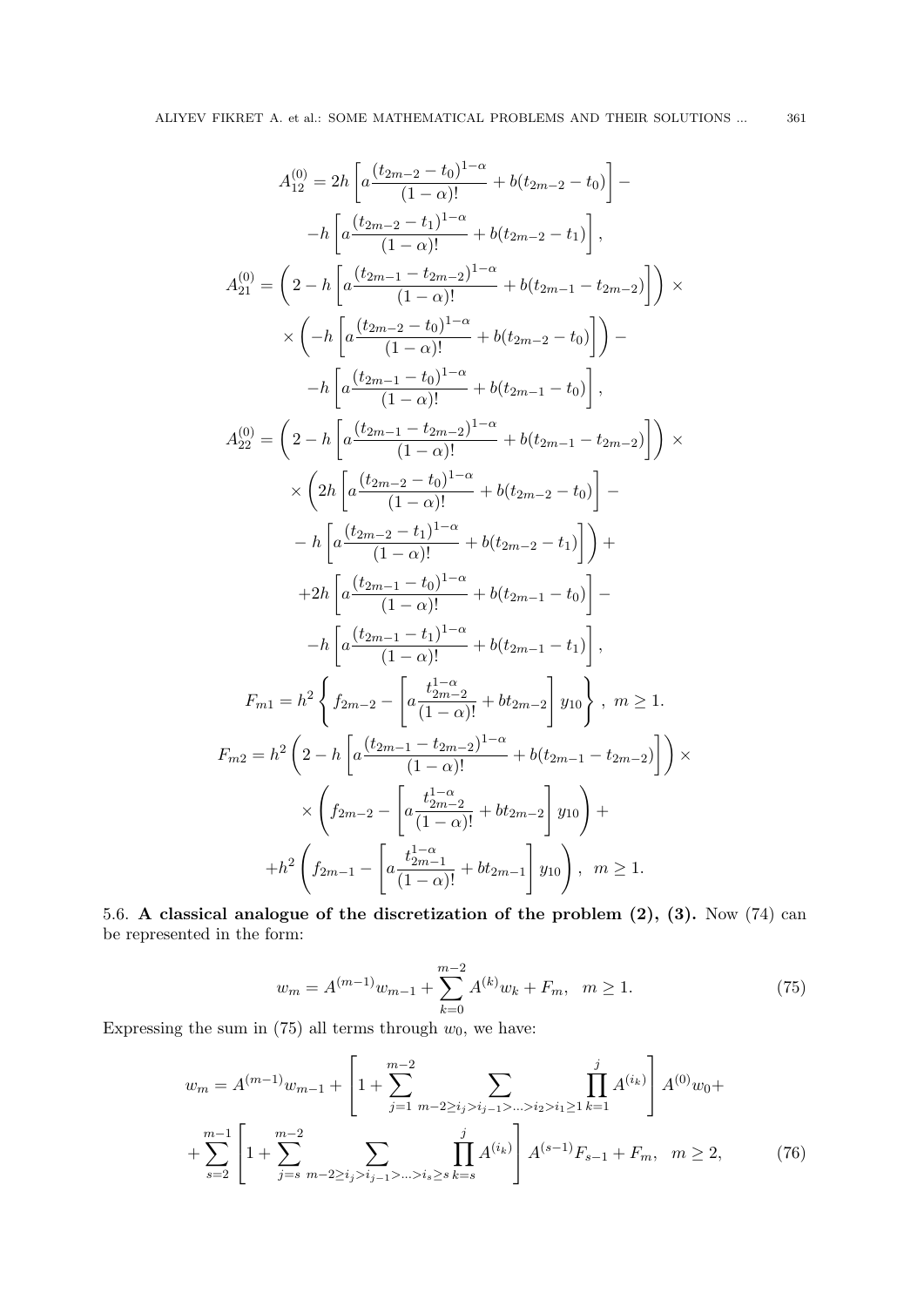$$
w_1 = A^{(0)}w_0 + F_1.
$$

Finally, solving (76), i.e. excluding also  $w_{m-1}$ , we get:

$$
w_m = \left[1 + \sum_{j=1}^{m-1} \sum_{m-1 \ge i_j > i_{j-1} > \ldots > i_2 > i_1 \ge 1} \prod_{k=1}^j A^{(i_k)}\right] A^{(0)}w_0 +
$$
  
+ 
$$
\sum_{s=2}^m \left[1 + \sum_{j=s}^{m-1} \sum_{m-1 \ge i_j > i_{j-1} > \ldots > i_s \ge s} \prod_{k=s}^j A^{(i_k)}\right] A^{(s-1)}F_{s-1} + F_m, \quad m \ge 1.
$$

Thus (75) is a discretization of the Cauchy problem (2), (3) with a difference of one time step between (76).

### 6. Conclusions

For the first time, an inverse problem of the third generation is presented for determining the order of the derivative of the subordinate term of the differential equation of oscillatory systems with liquid dampers (DEOSLD). Methods for solving the DEOSLD with nonlocal boundary conditions are proposed. For a sufficiently large mass, an asymptotic method is constructed. It is noted that this method can be useful for constructing programmed trajectories and controls for oscillatory systems with liquid dampers. The algorithm for constructing optimal controllers with the Letov time method and Larin's frequency parameterization method is given. An asymptotic method is also presented in the first approximation of constructing controllers. Finally, a method for discretizing the DEOSLD is proposed, which, in contrast to the classical case, has nonstationary linear equations.

#### **REFERENCES**

- [1] Adıgüzel, R.S., Aksoy, Ü., Karapınar, E., Erhan, İ.M., On the solutions of fractional differential equations via Geraghty type hybrid contractions, *Appl. Comput. Math.,* V.20, N.2, 2021, pp.313-333.
- [2] Aliev, F.A., Aliev, N.A., Safarova, N.A. Transformation of the Mittag-Leffler function to an exponential function and some of its applications to problems with a fractional derivative, *Appl. Comput. Math.,* V.18, N.3, 2019, pp.316-325.
- [3] Aliev, F.A., Aliev, N.A., Safarova, N.A., Gasimova, K.G., Velieva, N.I. Solution of linear fractional-derivative ordinary differential equations with constant matrix coefficients, *Appl. Comput. Math.,* V.17, N.3, 2018, pp.317-322.
- [4] Aliev, F.A., Aliev, N.A., Safarova, N.A., Mamedova, Y. Solution of the problem of analytical construction of optimal regulators for a fractional order oscillatory system in the general case, *J. Appl. Comput. Mech.,* V.7, N.2, 2021, pp.970-976.
- [5] Aliev, F.A., Aliev, N.A., Safarova, N.A., Velieva, N.I. Algorithm for solving the Cauchy problem for stationary systems of fractional order linear ordinary differential equations, *Computational methods for differential equations*, V.8, N.1, 2020, pp.212-221.
- [6] Aliev, F.A., Aliev, N.A., Safarova, N.A., Velieva, N.I., Larin parameterization to solve the problem of analytical construction of the optimal regulator of oscillatory systems with liquid dampers, *J. Appl. Comput. Mech.*, V.6 (SI) , 2020, pp.1426-1430.
- [7] Aliev, F.A., Aliev, N.A., Velieva, N.I., Gasimova, K.G. The method of discretization of fractional order linear systems of ordinary differential equations with constant coefficients, *Nonlinear Oscillations*, V.23, N.1, 2020, pp.3-10.
- [8] Aliev, F.A., Ismailov, N.A., Namazov, A.A. Asymptotic method for finding the coefficient of hydraulic resistance in lifting of fluid on tubing, *Journal of Inverse and Ill-posed Problems,* V.23, N.5, 2015, pp.511- 518.
- [9] Aliev, F.A., Larin, V.B. On factorization of matrix polynomial with respect to the unit circle, *TWMS J. Pure Appl. Math*., V.9, N.1, 2018, pp.108-114.
- [10] Aliev, F.A., Larin, V.B. *Optimization of Linear Control Systems: Analytical Methods and Computational Algorithms*, Gordon Breach, Amsterdam, 1998, 272 p.
- [11] Aliev, F.A., Larin, V.B., Naumenko, K.I., Suntsev, V.N. *Optimization of Linear Time-Variational Control Systems*, Naukova Dumka, Kiev, 1978, 327 p. (in Russian).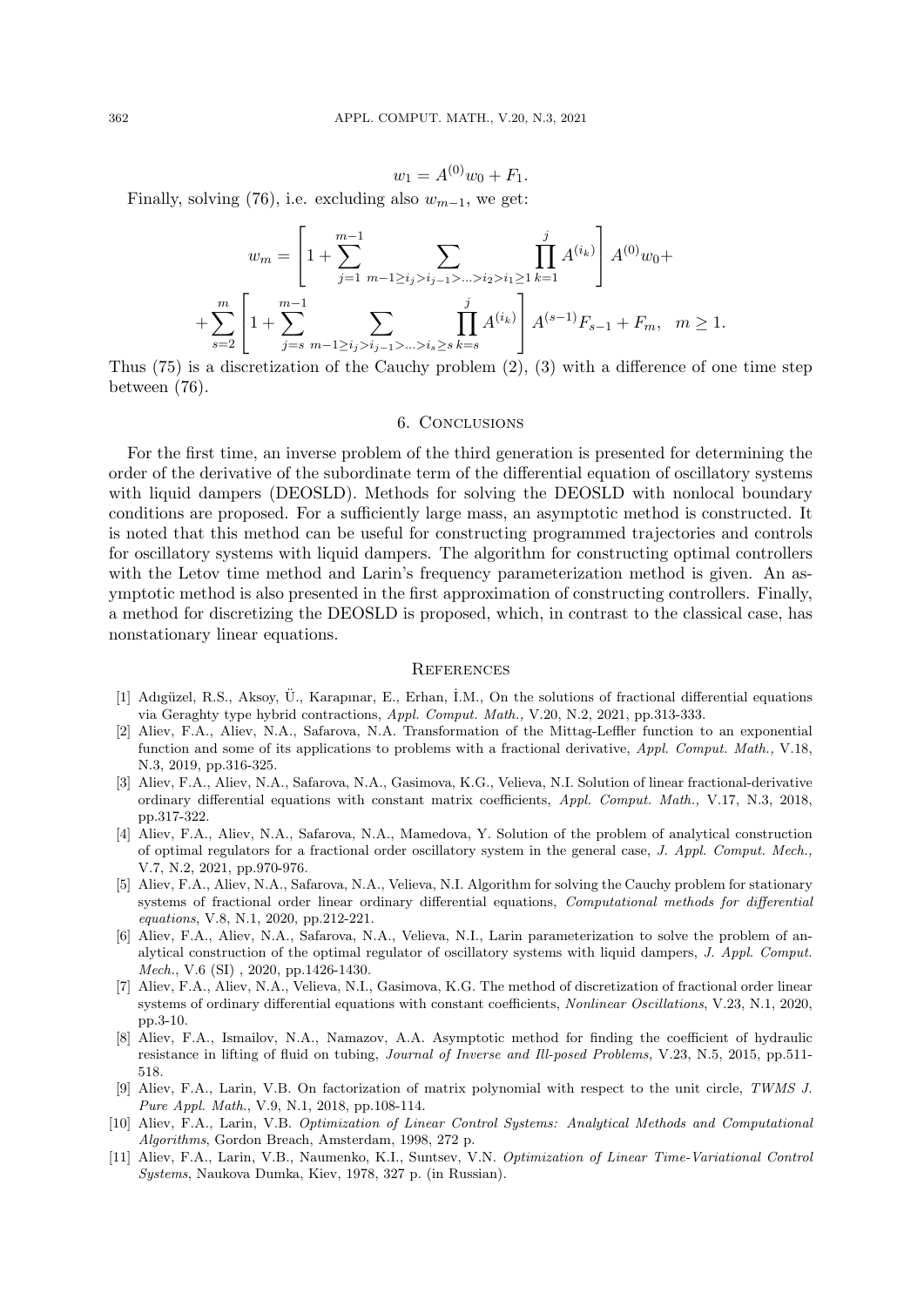- [12] Aliev, F.A., Larin, V.B., Velieva, N.I., Gasimova, K.G., Faradjova Sh.A. Algorithm for solving the systems of the generalized Sylvester-transpose matrix equations using LMI, *TWMS J. Pure Appl. Math.,* V.10, N.2, 2019, pp.239-245.
- [13] Aliev, Fikret A., Aliev, N.A., Mutallimov, M.M., Namazov, A.A. Algorithm for solving the identification problem for determining the fractional-order derivative of an oscillatory system, *Appl. Comput. Math.,* V.19, N.3, 2020, pp.415-422.
- [14] Aliev, N.A., Velieva, N.I., Gasimova, K.G., Resulzade, A.F. Discretization method on movement equation of the oscillating system with liquid dumpers, *Proceedings of IAM*, V.8, N.2, 2019, pp.211-228.
- [15] Andreev, Yu.I. *Control of Finite-Dimensional Linear Objects*, Nauka, Moscow, 1976, 424 p. (in Russian).
- [16] Ashpazzadeh, E., Lakestani, M., Fatholahzadeh, A. Spectral methods combined with operational matrices for fractional optimal control problems: A Review, *Appl. Comput. Math.,* V.20, N.2, 2021, pp.209-235.
- [17] Assari, P., Dehghan, M. The numerical solution of nonlinear weakly singular Fredholm integral equations based on the Dual-Chebyshev wavelets, *Appl. Comput. Math.,* V.19, N.1, 2020, pp.3-19.
- [18] Bagley, R.L., Torvik, P.L. On the fractional calculus models of viscoelastic behavior, *Journal of Rheology,* V.30, 1986, pp.133-155.
- [19] Bazhlekova, E. Properties of the fundamental and the impulse-response solutions of multi-term fractional differential equations, *Complex Analysis and Applications* (Proc. Intern. Conf., Sofia), Bulg. Acad. Sci. Sofia, 2013, pp.55-64.
- [20] Bellman, R.E. *Introduction to Matrix Analysis*, New York, 1970, 391p.
- [21] Bini, D.A., Meini, B., Poloni, F. Transforming algebraic Riccati equations into unilateral quadratic matrix equations, *Numer. Math.*, V.116, N.4, 2010, pp.553-578.
- [22] Bonilla, B., Rivero, M., Trujillo, J.J. On systems of linear fractional differential equations with constant coefficients, *Appl. Math. Comput.,* V.187, 2007, pp.68-78.
- [23] Chang, S.S.L. *Synthesis of Optimal Systems of Automatic Control*, Moscow, Mashinostroenie, 1964, 440 p. (in Russian).
- [24] Coddington, E.A., Levinson, N. *Theory of Ordinary Differential Equations*, Foreign Literature Publishers, Moscow, 1958, 475 p.
- [25] Desoer, C.A., Liu, R.M., Murran, J., Salens, R. Feedback system design: the fraction respertation approach to analysis and systems, *IEEE Trans. Auto. Control*, V.25, N.3, 1980, pp.399-421.
- [26] Diethelm, K., Ford, J. Numerical solution of the Bagley-Torvik equation, *BIT Numer. Math.*, V.42, 2002, pp.490-507.
- [27] Ebadpour Golanbar, J., Aliev, N., Jahanshahi, M. Transportation of a BVP including generalized Cauchy-Riemann equation to Fredholm integral equation, *TWMS J. Pure Appl. Math*., V.11, N.1, 2020, pp.30-42.
- [28] Fazli, H., Nieto, J.J. An investigation of fractional Bagley-Torvik equation, *Open Math.*, V.17, N.1, 2019, pp.499-512.
- [29] Fikhtengolts, G.M. *Course of Differential and Integral Calculus*, Nauka, Moscow, 1966, 616 p.
- [30] Gelfand, I.M. *Lectures on Linear Algebra*, Nauka, Moscow, 1975, 171 p.
- [31] Huseynov, I.T., Ahmadova, A., Fernandez, A., Mahmudov, N.I. Explicit analytic solutions of incommensurate fractional differential equation systems, *Appl. Math. Comp.*, V.390, 125590, 2021.
- [32] Ismayilov, F.S., Babayev, R.D., Iskenderov, D.A., Huseynov, Sh.Sh. Pilot-industrial introduction of an integrated drilling-in process under complicated conditions, *Socar Proceedings,* N.4, 2014, pp.29-34.
- [33] Kaczorek T. Positive linear systems with different fractional orders, *Bull. Pol. Acad. Sci. Tech. Sci.,* 58, 2010, pp.453-458.
- [34] Khan, S., Wani, S.A., Riyasat, M. Study of generalized Legendre-Appell polynomials VIA fractional operators, *TWMS J. Pure Appl. Math.*, V.11, N.2, 2020, pp.144-156.
- [35] Kucera, V. Statistic-multi variable control: a polynomial equation approach, *IEEE Trans. Auto. Control*, V.25, N.5, 1980, pp.913-919.
- [36] Kurosh, A.G. *Course of Higher Algebra*, Nauka, Moscow, 1965, 431 p.
- [37] Lancaster, P., Rodman, L. *Algebraic Riccati Equation*, Clarendon Press, 1995, 477 p.
- [38] Larin, V.B. On one problem of analytical design of regulators, *Automation and Telemechanics*, N.7, 1966, pp.30-40. (in Russian)
- [39] Larin, V.B. On Solution of the generalized Riccati equations, *Journal of Automation and Information Sciences*, V.48, N.11, 2016, pp.1-6.
- [40] Larin, V.B. Methods for solving algebraic Riccati equations, *Izv. Academy of Sciences of the USSR. Tech. Cybernetics*, N.2, 1983, pp.186-199. (in Russian).
- [41] Larin, V.B. Solution of matrix equations in problems of the mechanics and control, *Int. Appl. Mech.,* V.45, N.8, 2009, pp.847-872.
- [42] Larin, V.B., Naumenko, K.I., Suntsev, V.N. *Synthesis of Optimal Linear Systems with Feedback*, Naukova Dumka, Kiev, 1973, 151p.(in Russian)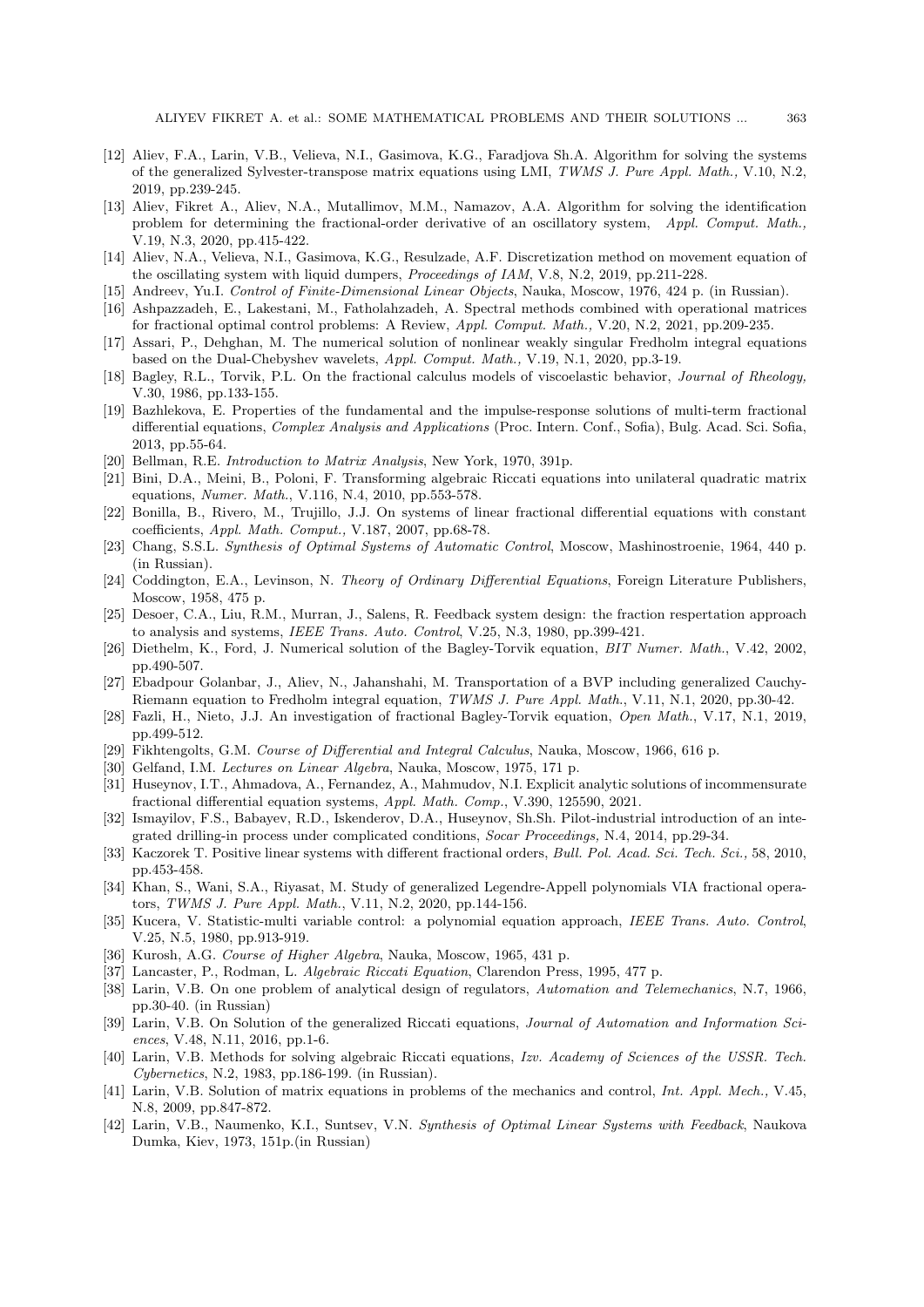- [43] Larin, V.B., Suntsev, V.N. On the problem of analytical design of controllers, *Automation and Telemechanics*, N.12, 1968, pp.142-144.(in Russian)
- [44] Luchko, Y.F., Gorenflo, R. An operational method for solving fractional differential equations with Caputo derivatives, *Acta Math. Vietnam*, 24, 1999, pp. 207-233.
- [45] Magarramov, I.A., Jafarov, A.G., Aliev, N.A., Aliev, F.A. Method for finding periodic solutions of oscillatory systems with liquid dampers, *Proceedings of IAM,* V.9, N.2, 2020, pp.140-149.
- [46] Mahmudov, N.I. A novel fractional delayed matrix cosine and sine, *Appl. Math. Lett*. 92, 2019, pp.41-48.
- [47] Mahmudov, N.I. Fractional Langevin type delay equations with two fractional derivatives, *Appl. Math. Lett*., V.103, 2020, 106215, 7 pp.
- [48] Mahmudov, N.I., Huseynov I.T., Aliev N.A., Aliev F.A. Analytical approach to a class of Bagley-Torvik equations, *TWMS J. Pure Appl. Math.,* V.11, N.2, 2020, pp.238-258.
- [49] Mammadov, Y.C. *Approximate Calculation Methods*, Maarif, Baku, 1986, 264 p. (in Azerbaijani).
- [50] Mashayekhi, S., Razzaghi, M. Numerical solution of the fractional Bagley-Torvik equation by using hybrid functions approximation, *Math. Methods Appl. Sci.,* V.39, N.3, 2016, pp.353-365.
- [51] Miller, K.S., Ross B. *An Introduction to the Fractional Calculus and Fractional Differential Equations*, New York, Wiley, 1993, 336p.
- [52] Mirzadjanzadeh, A.Kh., Akhmetov, I.M., Khasaev, A.M., Gusev, V.I. *Technology and Technique of Oil Production*, Nedra, Moscow, 1986 (in Russian).
- [53] Mittag-Leffler, G. Sur la representation analytique d'une branche uniforme d'une function monogene: cinquieme note, *Acta Mathematica*, V.29, 1905, pp.101-181.
- [54] Monje, C.A., Chen, Y.Q, Vinagre, B.M, Xue, D., Feliu, V. *Fractional-Order Systems and Controls Fundamentals and Applications*, Springer, London, 2010, 414 p.
- [55] Mutallimov, M.M., Aliev, F.A. *Methods for Solving Optimization Problems During the Operation of Oil Wells*, Saarbrcken (Deutscland), LAP LAMBERT, 2012, 164 p.
- [56] Namazov, A.A. Computational algorithm for determining the order of fractional derivatives of oscillatory systems, *Proceedings of IAM,* V.8, N.2, 2019, pp.202-210.
- [57] Odibat, Z. Fractional power series solutions of fractional differential equations by using generalized taylor series, *Appl. Comput. Math.,* V.19, N.1, 2020, pp.47-58.
- [58] Ozyapici, A., Karanfiller, T. New integral operator for solutions of differential equations, *TWMS J. Pure Appl. Math.,* V.11, N.2, 2020, pp.131-143.
- [59] Pang, D., Jiang, W., Du, J., Niazi, A.U. Analytical solution of the generalized Bagley-Torvik equation, *Adv. Differ. Equ.*, V.2019, N.1, 2019, pp.1-13.
- [60] Petrovski, I.G. *Lectures on the Theory of Integral Equations,* Nauka, Moscow, 1965, 128 p.
- [61] Petrovsky, I.G. *Lectures on the Theory of Ordinary Equations*, Gostekhizdat, 1952, 232 p. (in Russian).
- [62] Ray, S.S., Bera, R.K. Analytical solution of the Bagley-Torvik equation by Adomian decomposition method, *Appl. Math. Comput.*, V.168, N.1, 2005, pp.398-410.
- [63] Restrepo, J.E., Ruzhansky, M., Suragan, D. Explicit representations of solutions for linear fractional differential equations with variable coefficients, 2020, arXiv:2006.15356v1.
- [64] Samarsky, A.A., Gulin A.V. *Numerical Methods*, Nauka, Moscow, 1989, 432 p.
- [65] Samko, S., Marichev, O., Kilbas, A. *Fractional Integrals and Derivatives and Some of Their Applications*, Science and Technica, Minsk, 1987.
- [66] Set, E., Akdemir, A.O., Ozata, F. Grüss type inequalities for fractional integral operator involving the extended generalized Mittag-Leffler function, *Appl. Comput. Math.*, V.19, N.3, 2020, pp.402-414.
- [67] Shurov, V.I. *Technology and Technique of Oil Production*, Nedra, Moscow, 1983, 510 p. (in Russian).
- [68] Sirvastava, H.M. Some families of Mittag-Leffler type functions and associated operators offractional calculus (Survey), *TWMS J. Pure Appl. Math.*, V.7, N2, 2016, pp.123-145.
- [69] Srivastava, H.M., Aliev, N.A. et al. Some remarks on the paper, entitled "Fractional differential and operational calculus with generalized fractional derivative operators and Mittag-Leffler type functions", *TWMS Jour. Pure Appl. Math.*, V.8, 2017, pp.112-114.
- [70] Srivastava, H.M., Jena, R.M., Chakraverty, S., Jena, S.K. Dynamic response analysis of fractionally-damped generalized Bagley-Torvik equation subject to external loads, *Russian J. Math. Phys*., V.27, 2020, pp.254-268.
- [71] Srivastava, H.M., Shah, F.A., Abass, R. An application of the Gegenbauer wavelet method for the numerical solution of the fractional Bagley-Torvik equation, *Russian J. Math. Phys*., V.26, N.1, 2019, pp.77-93.
- [72] Sweilam, N.H., Nagy, A.M., El-Sayed, A.A. Sinc-Chebyshev collocation method for time-fractional order telegraph equation, *Appl. Comput. Math*., V.19, N.2, 2020, pp.162-174.
- [73] Wang, Z., Wang, X. General solution of the Bagley-Torvik equation with fractional-order derivative, *Commun. Nonlinear Sci. Numer. Simul.*, V.15, N.5, 2010, pp.1279-1285.
- [74] Youla, D., Jabr, H.A., Bongiorno, J.J. Modern Winner-Hopf design of optimall controllers, Part II: the multivariable case, *IEEE Trans. Auto. Control*, V.21, N.3, 1976, pp.319-338.